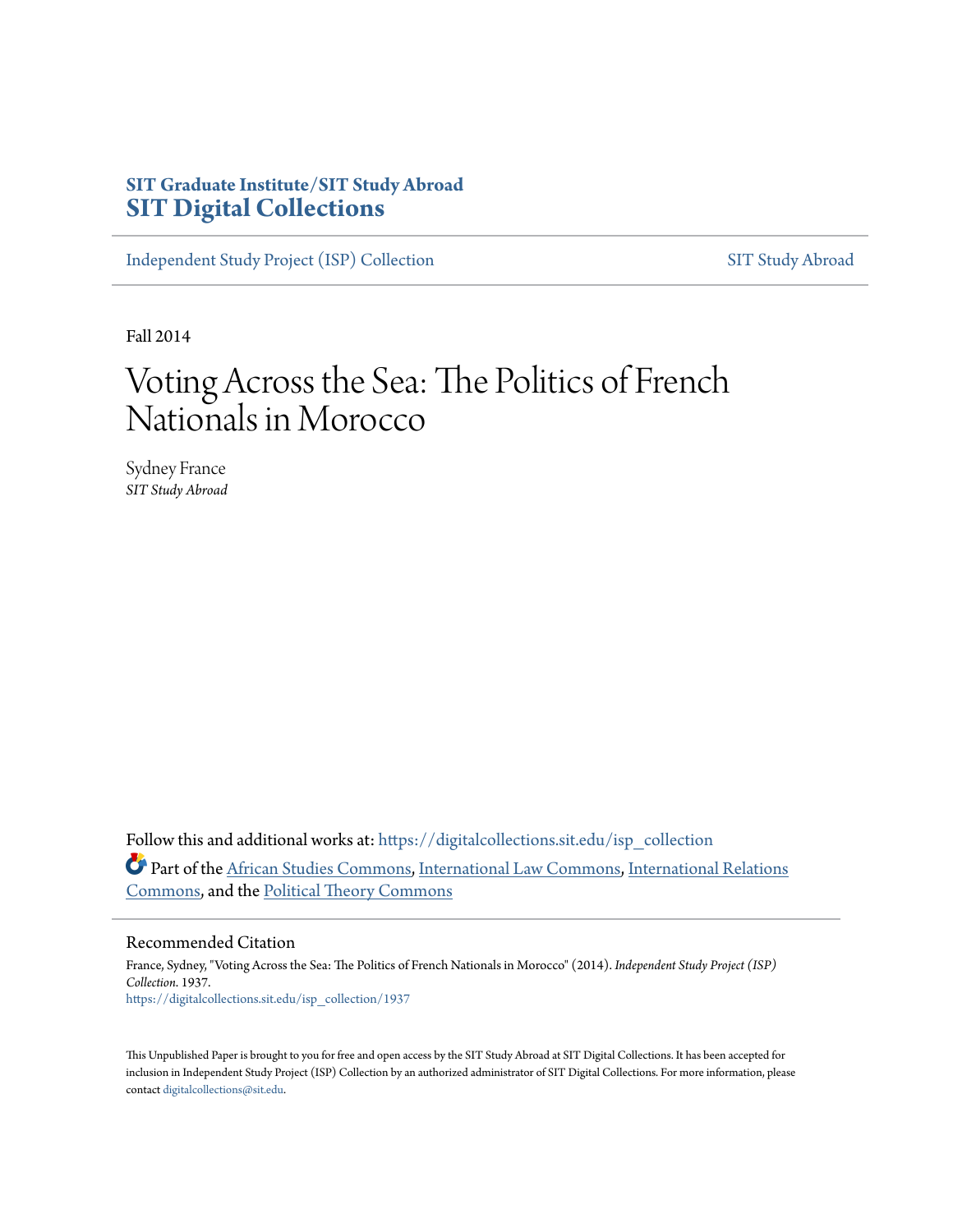Voting Across the Sea: The Politics of French Nationals in Morocco

France, Sydney

Academic Advisor: Belghazi, Taieb

Project Advisor: Stephanie Bordat

Skidmore College

Government

Africa, Morocco

Submitted in partial fulfillment of the requirements for MOR: Multiculturalism and Human Rights, SIT Study Abroad, Fall 2014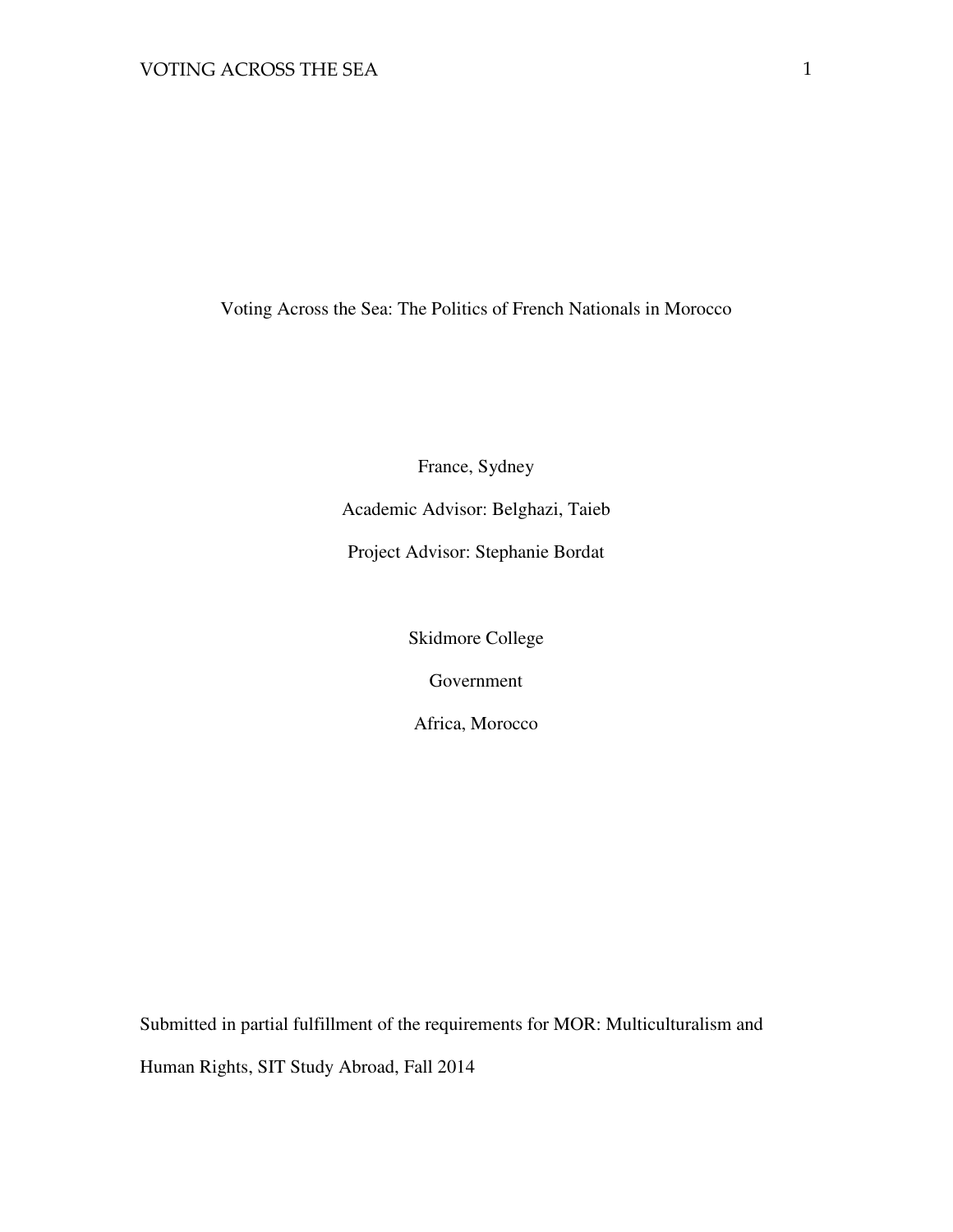#### **Abstract**

The goal of this paper is to explore the way French nationals in Morocco continue to participate in French politics even though they no longer live in French territory. The research examines three organizations that are based in Morocco and participated in French elections in May 2014. They are the Union de Français de l'Etranger, Français du Monde and UMP Maroc. The paper examines how these organizations interact with French nationals in Morocco and how these organizations interact with the French government. The paper determines that Union de Français de l'EtrangerCasablancaand Français du Monde Maroc are different from political parties based in France. Although each organization has an opinion on French politics, their priority is in advocating for the rights of the French in Morocco as well as in ensuring that the French in Morocco are able to receive their rights to education, health, security, and social security. UMP Maroc, on the other hand, is a branch of the UMP in France and therefore prioritizes a political agenda more than the other two organizations. This paper also briefly examines the election results in Morocco in May 2014 and reflects on the relationship between the representatives of French nationals in Morocco and Moroccan politicians.

*Keywords:* Political Science, International Law & Relations, Demography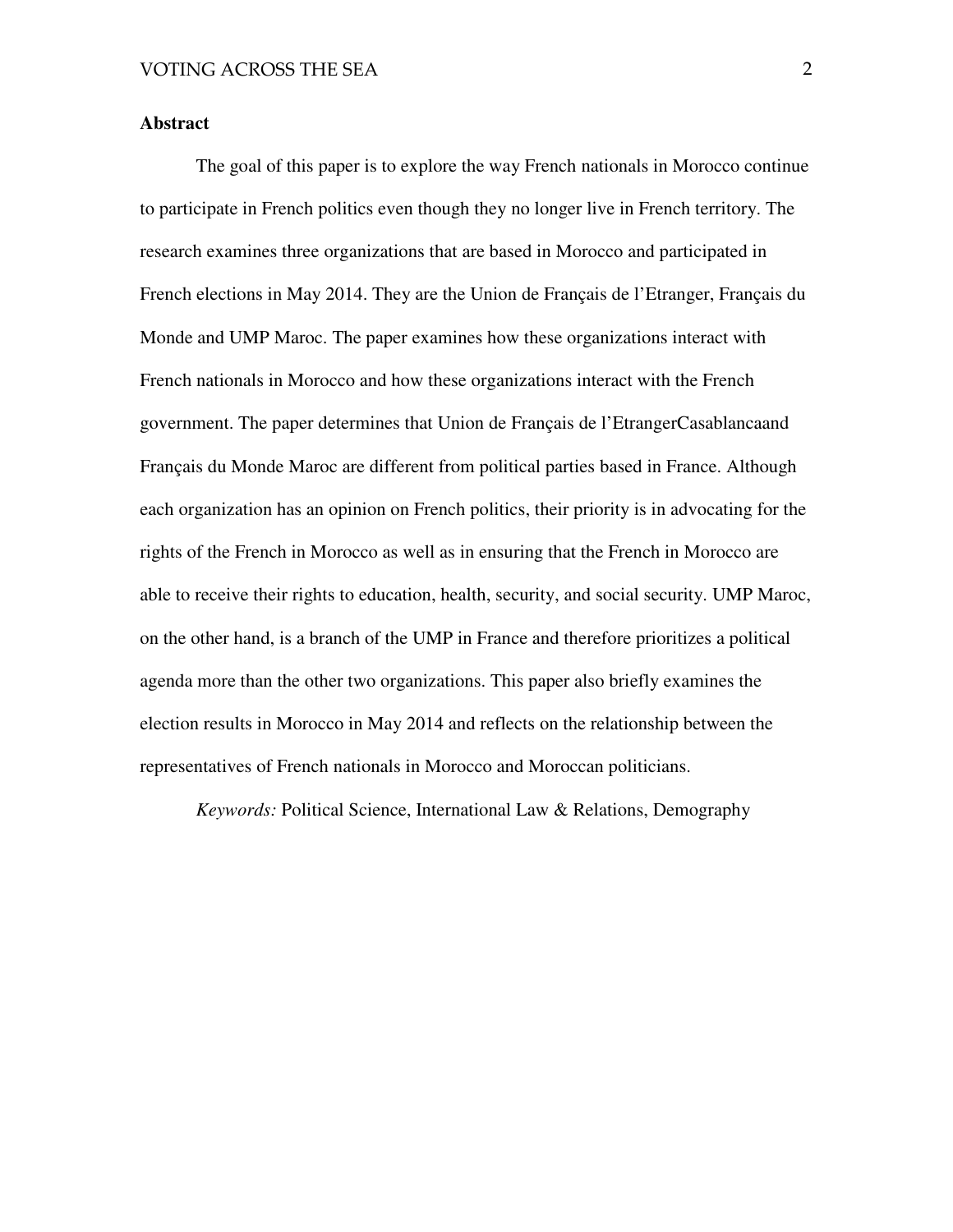## Article 4 of the French Constitution

*Political parties and groups shall contribute to the exercise of suffrage. They shall be formed and carry on their activities freely. They shall respect the principles of national sovereignty and democracy.*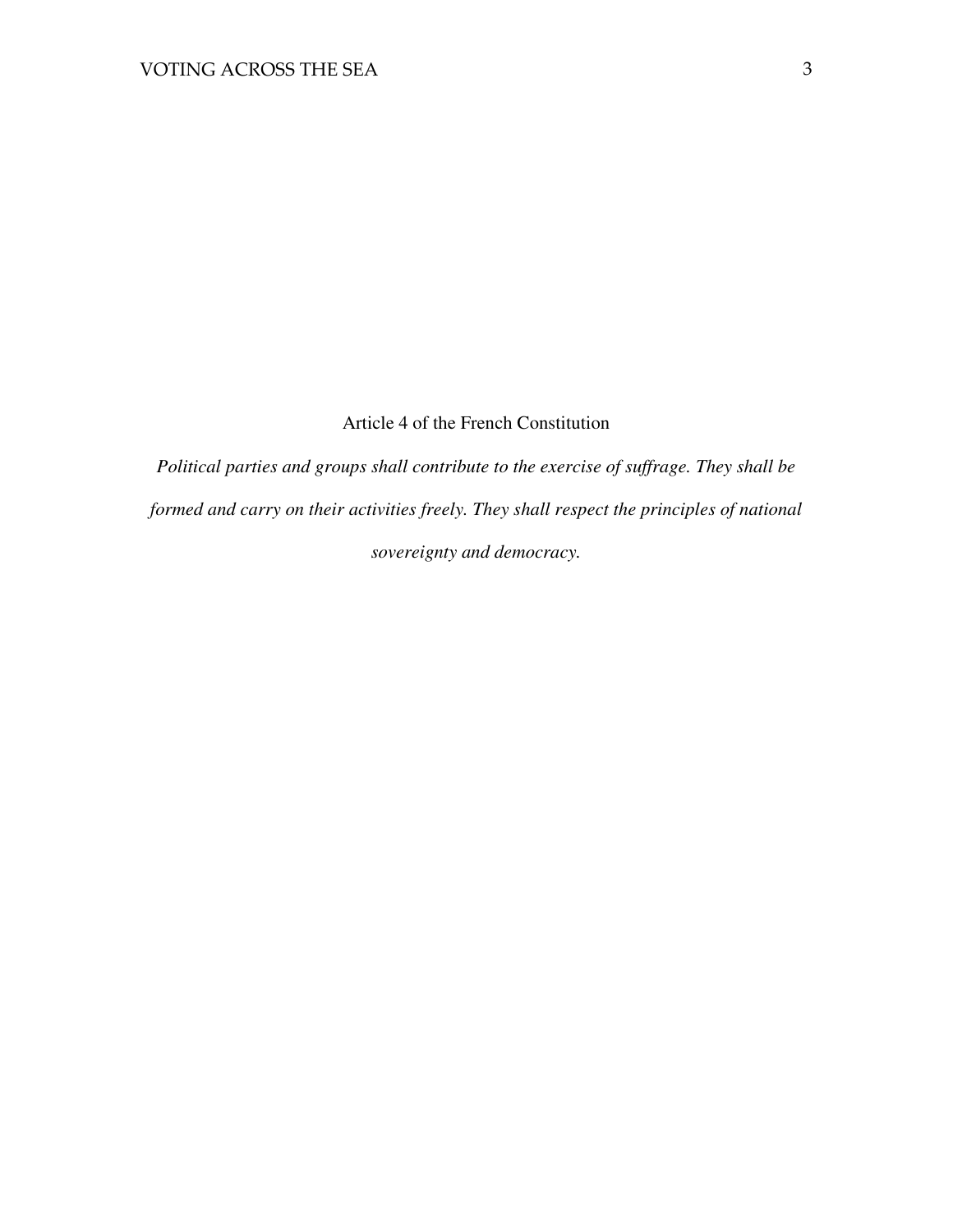## **Acknowledgements**

I would like to thank Taieb Belghazi for helping me find a research topic that interests me and then supporting me through the research process. I would also like to thank my advisor, Stephanie Bordat, for also supporting me in my research and helping me find contacts. I would like to thank all of my interviewees for taking the time to teach me more about the French community in Morocco. Finally I would like to thank my host family for being so welcoming and all the friends I have made who have provided so much love and encouragement throughout our time in Morocco.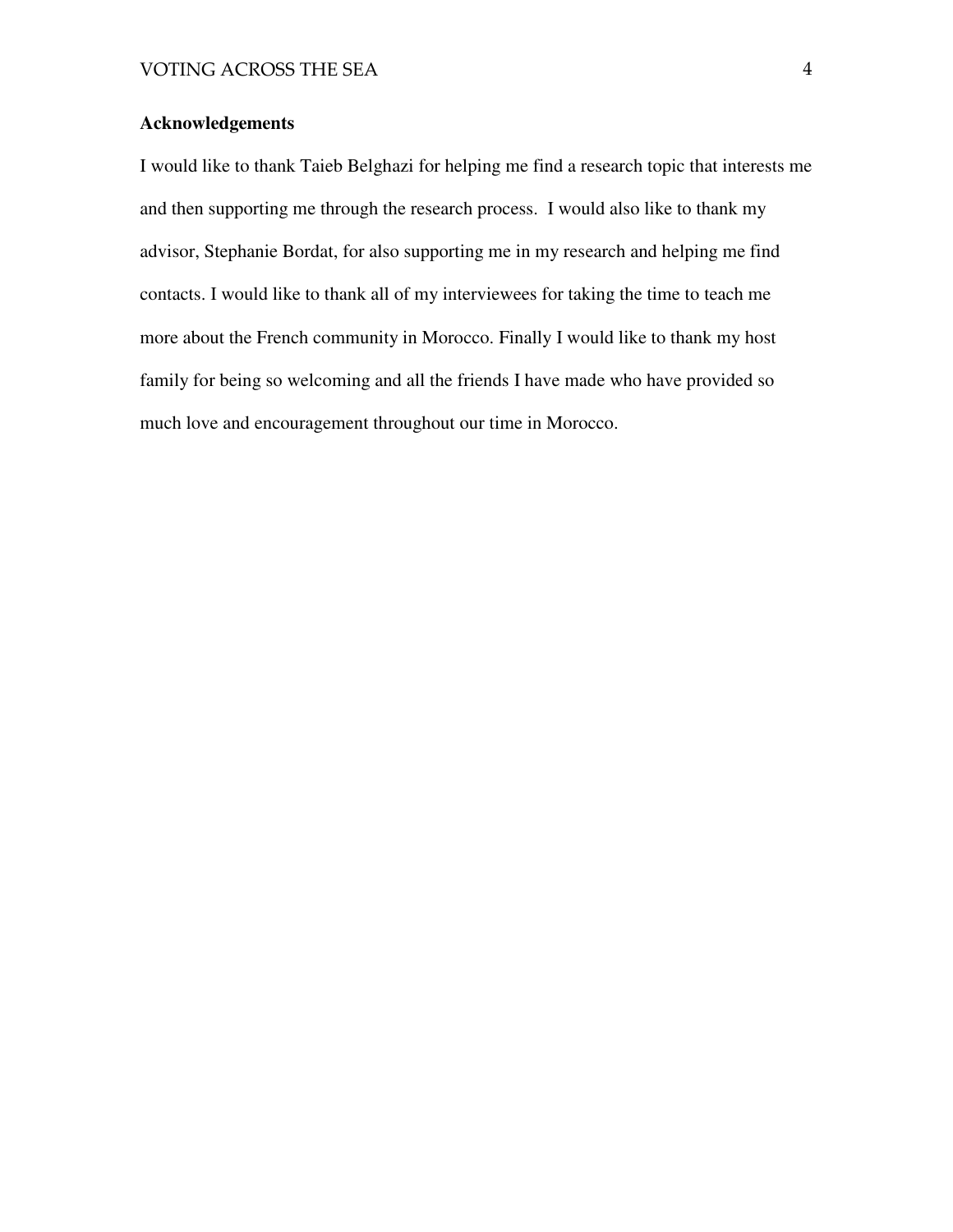## **Table of Contents**

| Representatives of the French and the Moroccan Government24 |
|-------------------------------------------------------------|
|                                                             |
|                                                             |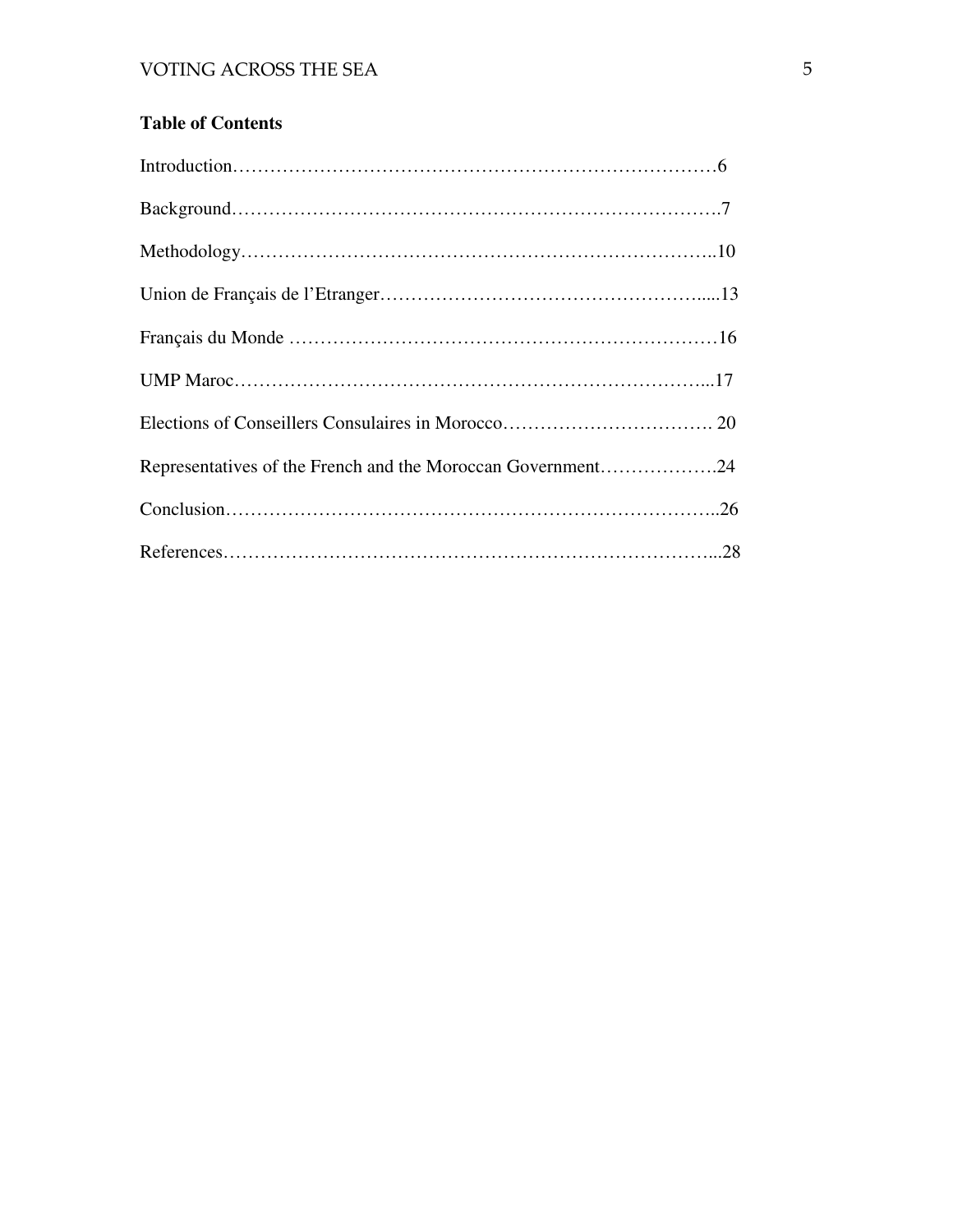#### **Introduction**

 I am a registered voter for the state of Colorado, a state that has close elections with unpredictable results. In the United States I am very politically active. I have volunteered for political campaigns, I have registered people to vote, and I have interned for my Congresswoman. Yet during my time as a student in Morocco, I did not vote. I did not take the time to navigate the complicated website created by Colorado's Secretary of State so that I could vote from across the Atlantic Ocean. On Election Day I felt very disconnected from the United States. Though I felt guiltyto be neglecting my civic duty, I wasso involved in my daily routine in Morocco that I devalued the elections that were happening in my home country.

Following this experience, I was surprised to learn that the French nationals who live abroad are able to vote more easily than Americans abroad who live abroad. There are nearly 55,000 French who live in Morocco (Mathlouti 2012).Out of this population of French nationals, 31,851 are registered to vote as residents of Morocco (Resultats des elections consulaires, 2014). Although these French nationals live outside of French territory, they have their own representatives in the French government. During elections,French consulatesorganize polling locations so these French nationals can continue to participate very personally in the politics of France.

There are a number of organizations that help the French who live in Morocco and advocate for their interests with the French government. Many of these organizations also present lists of candidates in local elections. In my research, I focused on the Union de Français de l'Etranger (UFE), Français du Monde and the UMP Maroc. The purpose of my research was to learn about the way these organizations work with the French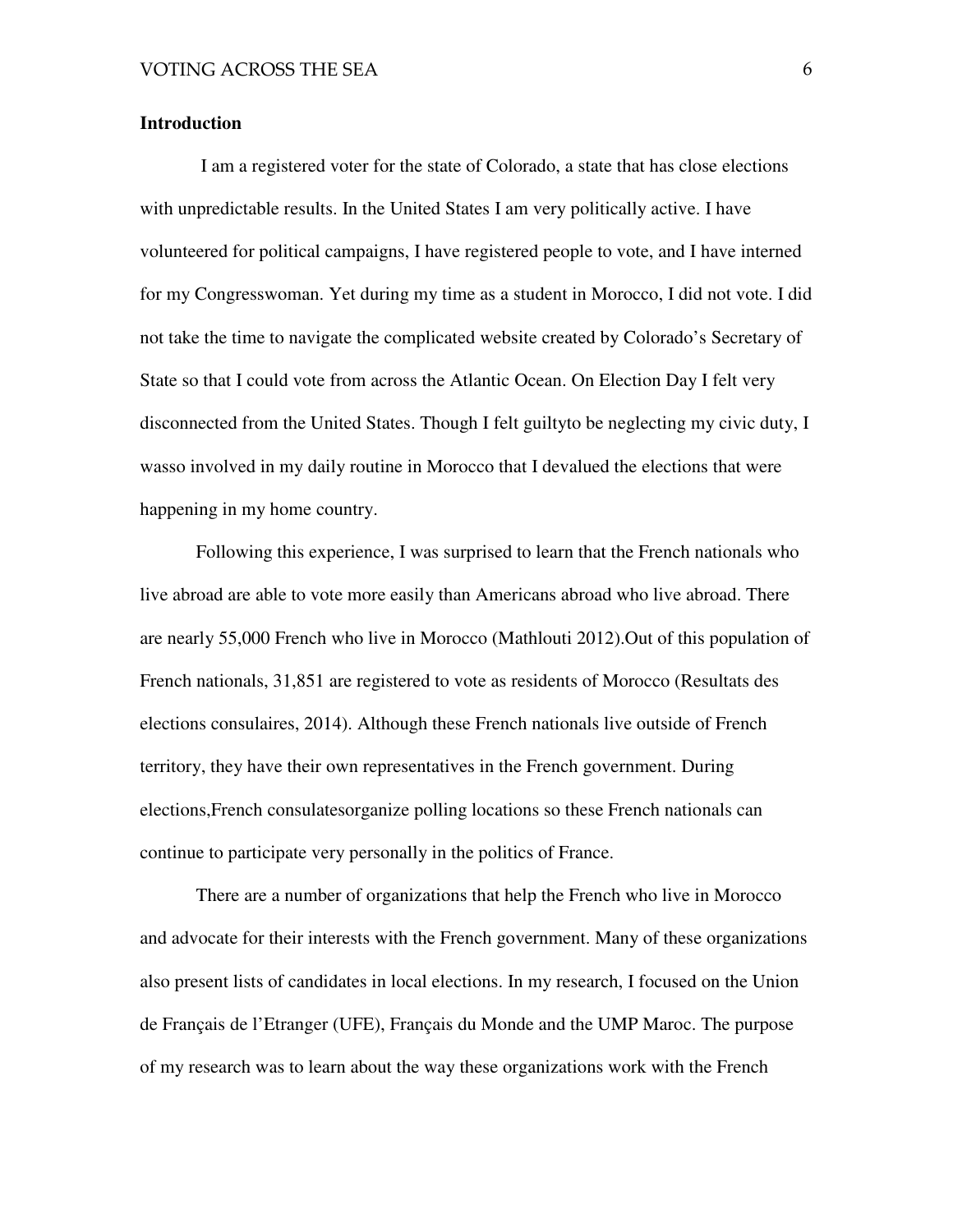community in Morocco, how they interact with the French government, and their relationships with each other.Before I conducted my research, I imagined a number of possible outcomes. These organizations could have weak agendas but mostly act to remind French citizens of their civic responsibilities. Alternatively, these organizations could be mostly focused on spreading an agenda that is aligned with the political parties in France. Another possibility is that these organizations could have an agenda that is completely separate from the agendas of political parties in France.

In my research, I also explored the results of the recent French elections in Morocco and the way the officials elected by the French in Morocco interacted with the Moroccan government. France has a very unique relationship with Morocco because of France's status as the country's former colonizer. The way the French continue to occupy this space is important to acknowledge in understanding the relationship between the two countries. In an increasingly globalized world, it is also relevant to explore how migration to Morocco complicates the ability of French nationals to have the same rights as their compatriots who live on French soil.

#### **Background**

In 1958, after the Algerian crisis, the French ratified a new constitution that formed the fifth republic. It established a government that was divided into three branches, the president, the judiciary, and the legislature. For the purpose of this paper, it is important to look at the executive and legislative branches which are elected either directly or indirectly by French nationals. One must understand both the way these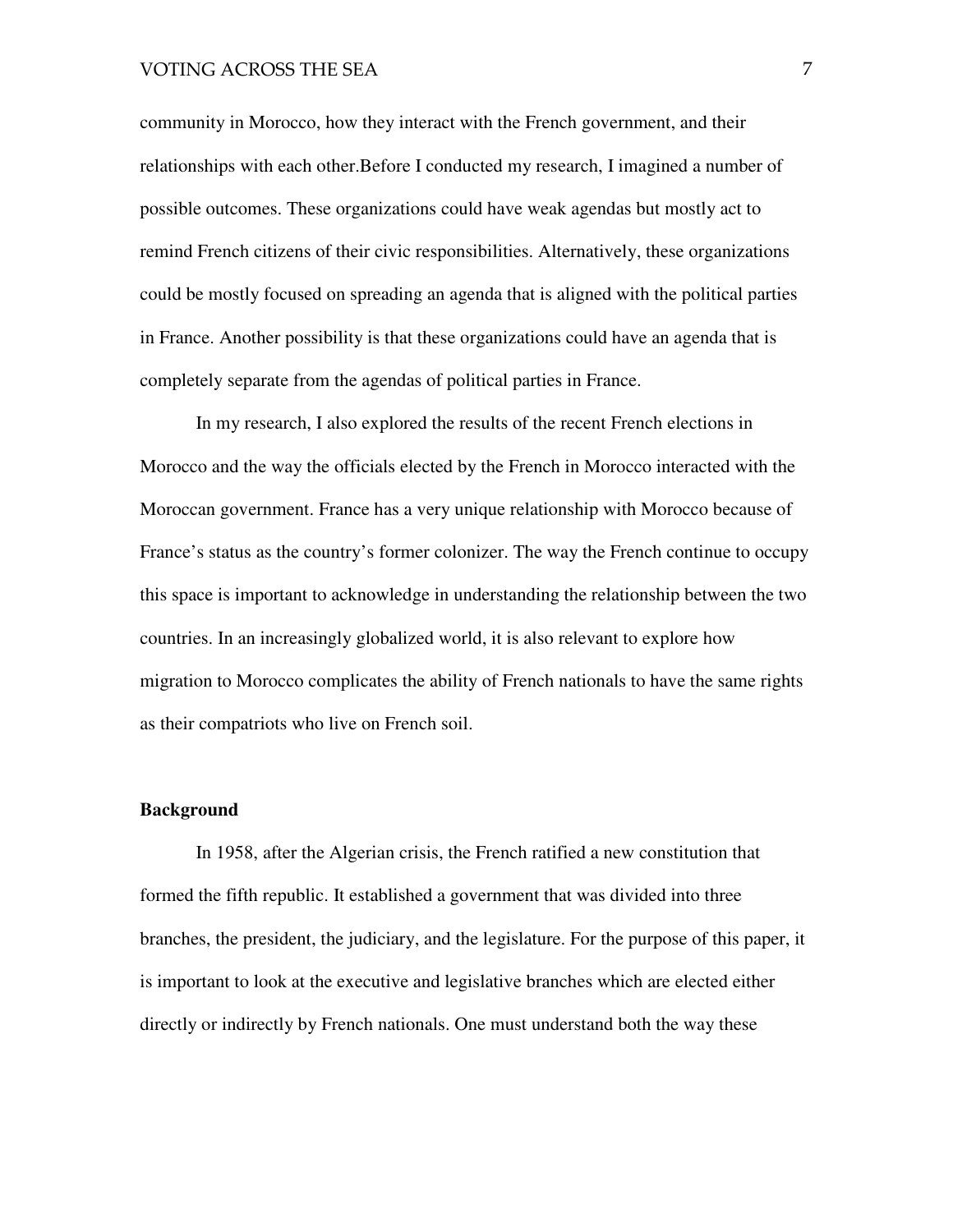politicians are elected and the right of suffrage in France in order to understand the presence of the UFE, Français du Monde and UMP Maroc in Morocco.

The executive branch of France includes the president, the prime minister and the Cabinet.The president is the most powerful member of the executive branch. The president possesses theauthority **t**o appoint a prime minister and a cabinet, both of which are then responsible to the legislature. He has the power to make treaties and declare war. He also has the ability to dissolve the National Assembly. In 1962, the constitution was amended so that the French president was elected directly by the French people. He (or she) serves a five-year term.

 France has a bicameral legislature. The National Assembly is composed of 577 seats. Each member is elected by winning the absolute majority of votes in a single member constituency. Those elected serve five years before the next election. The Senate is composed of 348 seats. Senators are elected by an electoral college and serve nine years before the next election.

The right to suffrage has been important in France since the country first became a republic. Following the French revolution in 1789, the National Assembly approved the Declaration of Rights of Man that proclaims, "Law is the expression of the general will. Every citizen has a right to participate personally, or through his representative, in its foundation" (Avalon Project, 2014). To secure this right, Article 3 of the 1958 constitution states, "Suffrage may be direct or indirect as provided for by the Constitution. It shall always be universal, equal and secret" (Constitution of 4 October 1958, 2014). Once citizens reach the age of eighteen, they are automatically registered to vote. Voters can register in either their official domicile, a commune where they have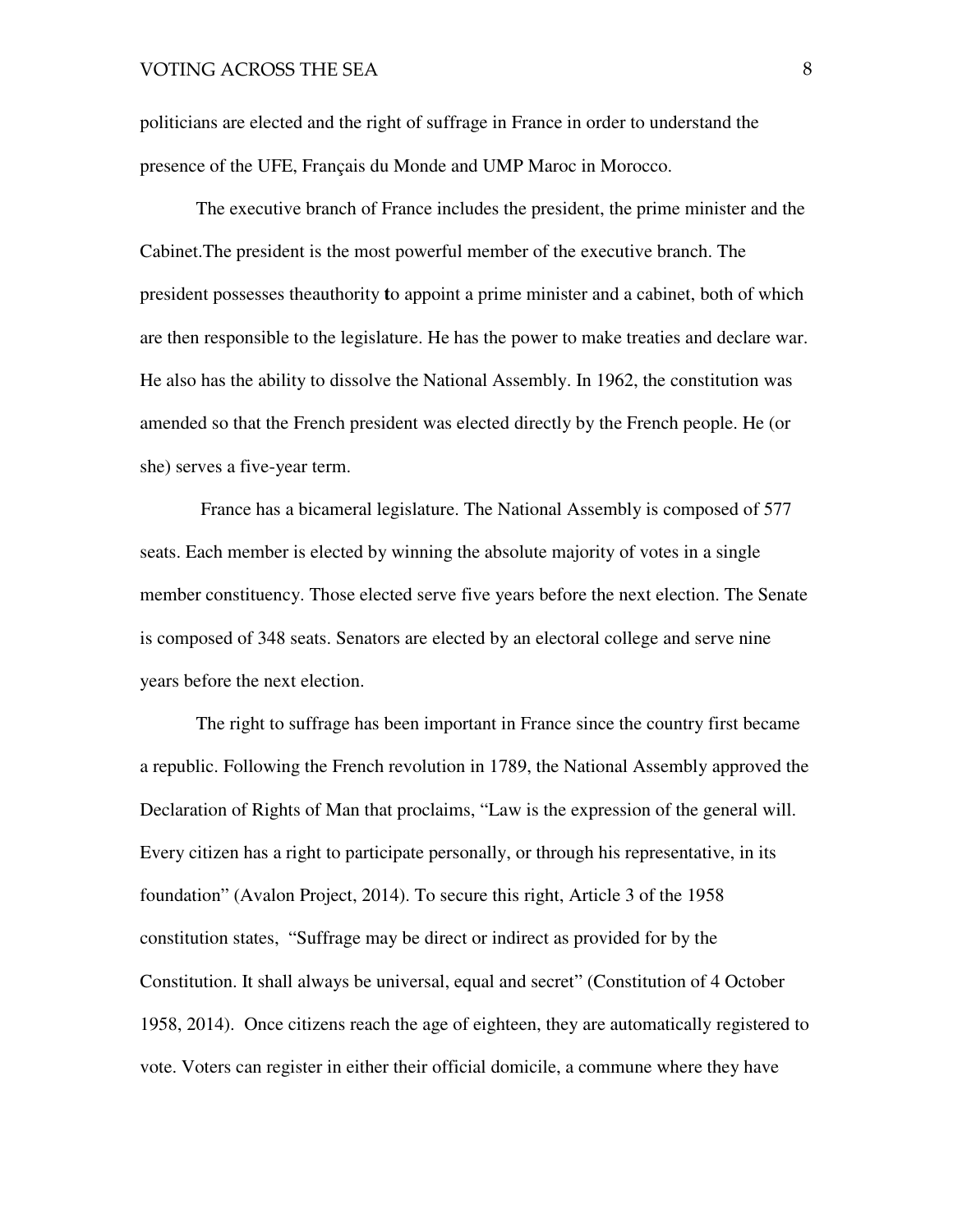paid taxes for at least five years or a place of residence where they have lived for at least six months. If they are a civil servant or a military official, they can also choose to register to vote in the area where they have been posted (Voting—General Elections in France, 2012). Like residents of France, French nationals abroad can vote through absentee ballot, they can vote online, or they can vote in person. French consulates organize polling places during elections. In Rabat, the French are able to vote at Lycée Descartes, the local French high school.Voting abroad as a French national is very similar to voting on French territory.

French nationals that live abroad have both local and national representatives. Nationally, the legislature of France represents the interests of the French abroad. There are eleven deputies in the National Assembly that are directly elected by the French abroad. The deputy for Morocco also represents Algeria, Burkina Faso, Cape Verde, Côte d'Ivoire, Gambia, Guinea, Guinea-Bissau, Liberia, Libya, Mali, Mauritania, Niger, Senegal, Sierra Leone and Tunisia. Furthermore, there are twelve senators that represent the French abroad. The *conseillers consulaires*, the *delegues consulairs*, and the eleven deputies in the National Assembly elect the senators indirectly. *Conseillers consulaires*  are elected directly by districts of French around the world. *Delegués consulaires* are also elected directly but represent districts abroad with a high population of French nationals. Both the *conseillers consulaires* and the *delegués consulaires* also elect members of the ninety members of the Assemblée des Français de l'Etranger (AFE). The AFE advises the executive and legislative branches of the French government on laws and policies that will benefit French citizens who live around the world (Qui Sommes Nous, 2014).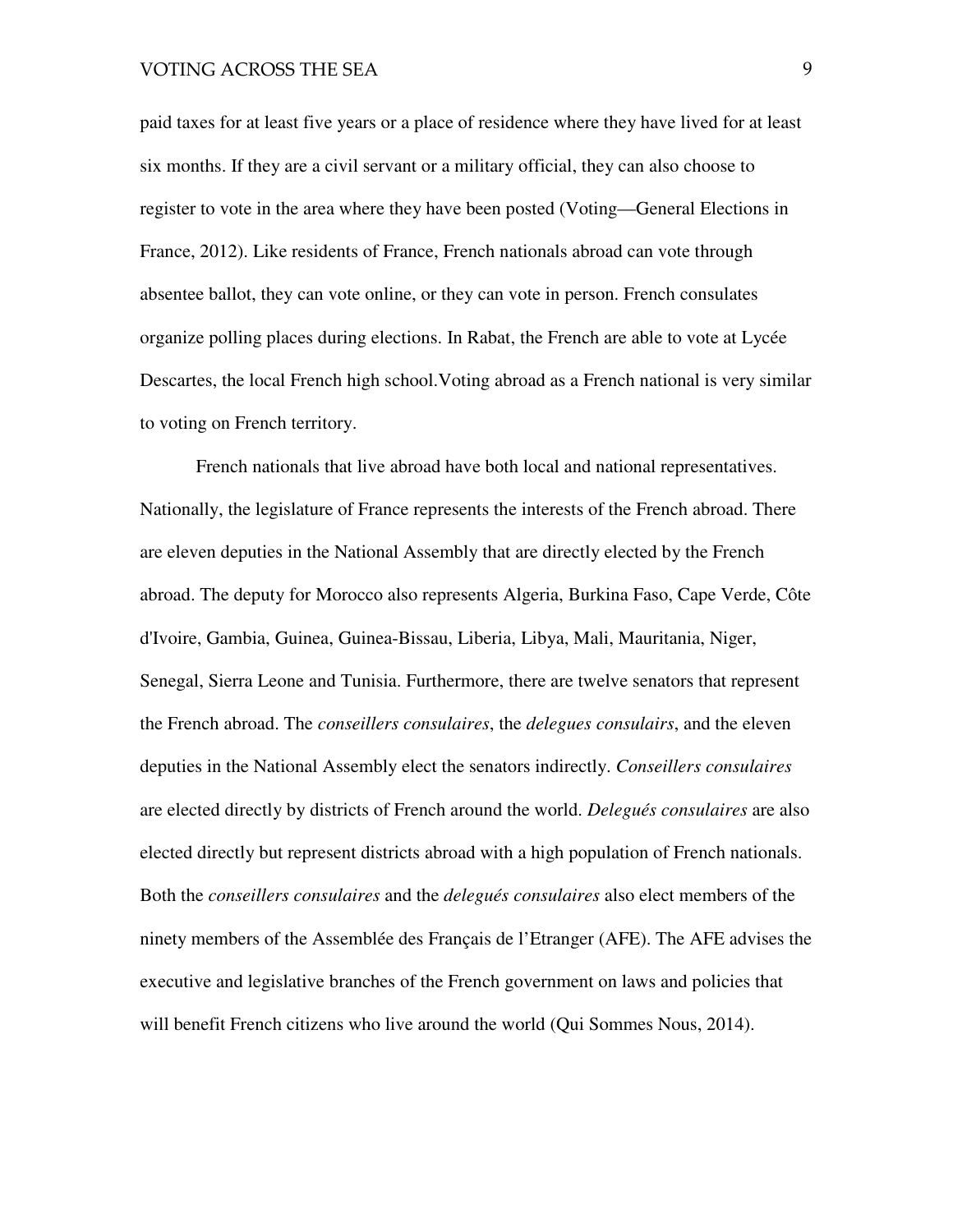In addition to being electors, *conseillers consulairs* operate as local representatives and advise consuls and ambassadors on issues related to education, security, social action and employment. They help their communities furthermore by spreading information from the diplomatic and consular authorities of their district to the French community that lives there. In Morocco, there are twenty-one*conseillers consulairs*.

#### **Methodology**

I began my research by visiting the French consulate in Rabat. After speaking with an employee there about French elections in Morocco, I decided to explore more about the variety of French organizations that participate in elections around the country. In the time I was given, I was unable to find much literature on the politics of French nationals in Morocco and therefore relied heavily on my own research. Due to time and financial restraints, I focused my research on three French organizations. Each organization presented a list of candidates for the *conseillers consulaires* elections in May 2014. They arethe Union de Français de l'Etranger (UFE), Français du MondeandUMP Maroc.

My research on Français du Monde relied on both Internet research as well as a semi-structured interview with Marion Berthoud, one of their elected *conseillers consulaires* in the Rabat region. The interview was conducted in French and was used to determine the purpose of her organization as well as the role she played specifically in Morocco. I personally translated all quotes from the interview in this paper. Français du Monde is an international organization and so for my research I read and analyzed both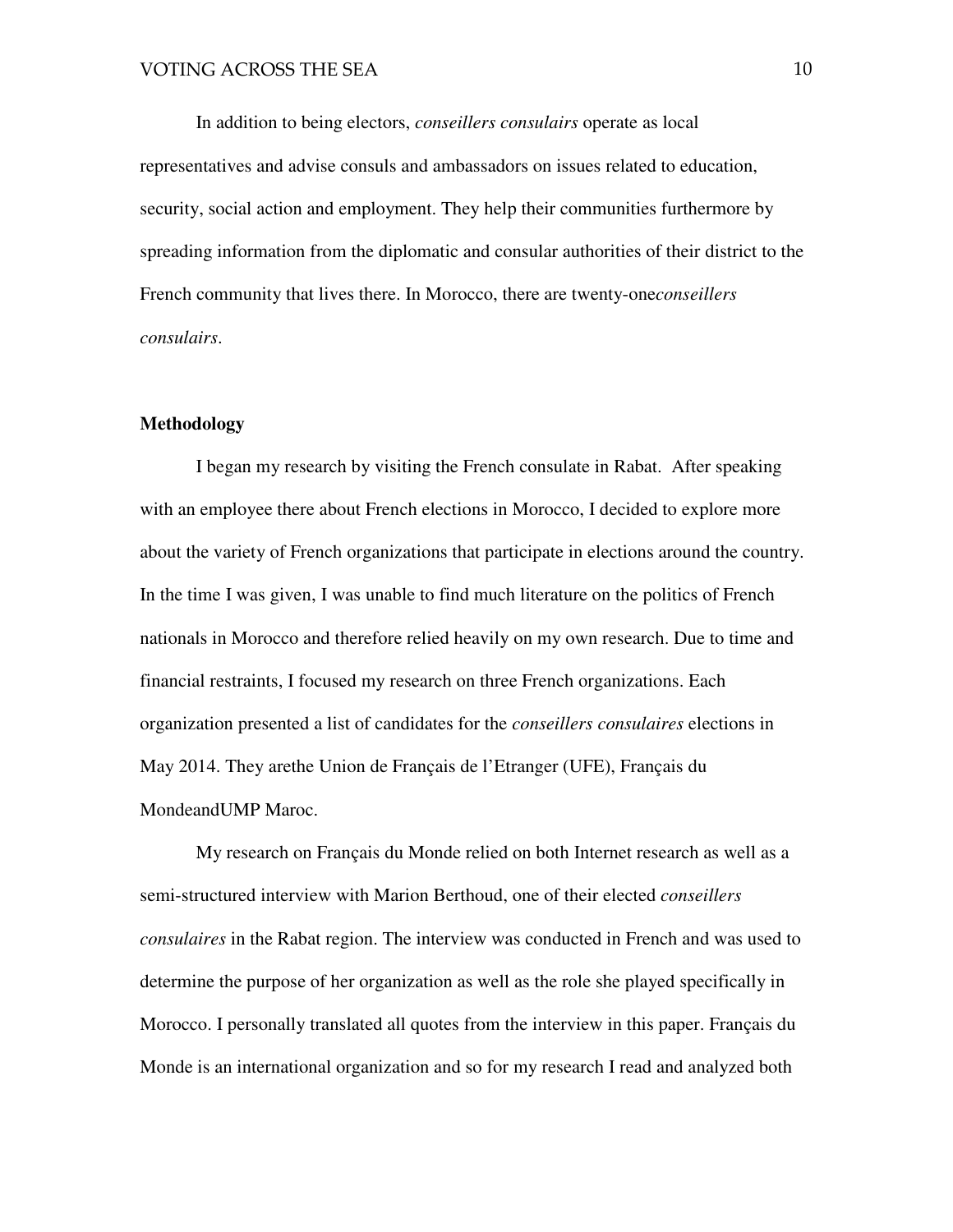the website of the international organization as well as the website of the local branch Français du Monde Maroc. Again, I personally translated the websites in my analysis in this paper.

I originally intended for my research with these organizations to include at least one interview as well as analysis from the organization's website. However, this goal quickly proved itself to be unattainable. I emailed and called the UFE on numerousoccasions and at multiple times of day, but received no response. I then visited the organization's headquarters in Casablanca. The woman who received me was very busy and guarded. She was unwilling to find a person for me to speak with to learn more about her organization. Before telling me to leave the building, however, she did quickly hand me a booklet on the UFE in Casablanca. Surprisingly, the booklet became very helpful in my analysis as it included enough information for me to at least begin analyzing the role of the UFE In Morocco.

I was additionally unable to interview any members of UMP Maroc. Like the UFE, I contacted the email listed on their website to no avail. I received a brief response after sending a Facebook message that sent me a different email address to contact. My email to this address also went unanswered. UMP Maroc does not have any listed address on their website and it was therefore impossible for me to visit their office in person, as I had done with the UFE. Consequently all analysis of the organization was done through online sources. I read their website, followed them on Facebook and watched speeches by the leader of their organization, Fredric Elbar. I also found a recent interview with Fredric Elbarin the online journal *lepetitjournal.com* and included quotes from that interview in my analysis of the organization.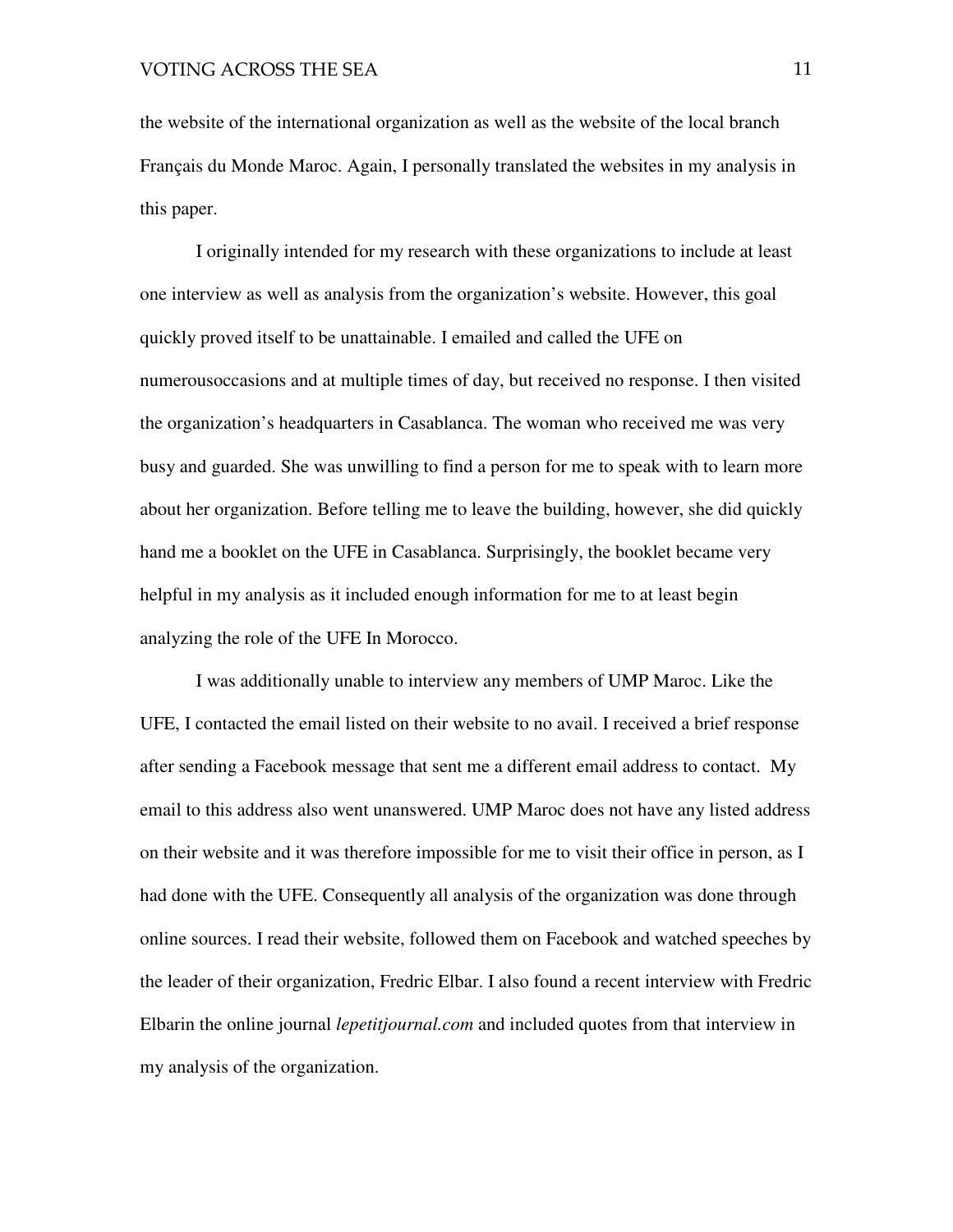I originally intended to speak with more French citizens in Rabat and attempted to do so by emailing a young French woman whom I met in Rabat. She very quickly replied informing me she now lived in Casablanca. When I offered to travel to Casablanca to meet with her, she never responded. After reaching this dead end, I contacted the local French high school to see if I could speak with their faculty about their political involvement from Morocco. Unfortunately I again did not receive a response to my inquiry.I contacted Rabat Accueil, a non-political organization (which placed no candidates on the ballot of the last elections) and they put me in contact with Jean<sup>1</sup>, a member of their organization. I had a semi-structured interview with him and he helped me greatly in understanding the politics of French citizens in Morocco.

Finally, I analyzed two interviews in my attempt to determine the relationship between French elected officials and the Moroccan government. The first interview was with Marion Berthoud, my only interview with a French elected official. The second interview I found in*thepetitjournal.com* with Pouria Amirshahi, North and West Africa's delegate to the National Assembly. This second interview reinforced the conclusions I made about the relationship between the French politicians who represent the French nationals in Morocco and Moroccan politicians.

Given more than three weeks, I would have been able to devote more time to securing interviews. My position as a young American student placed me at a disadvantage as the members of these organizations had little incentive to speak with me. Any future research would be greatly enriched by a larger number of direct conversations with the organizations and politicians that exist in the major cities of Morocco.

l.

<sup>1</sup>To protect his anonymity, Jean's name has been changed in this paper.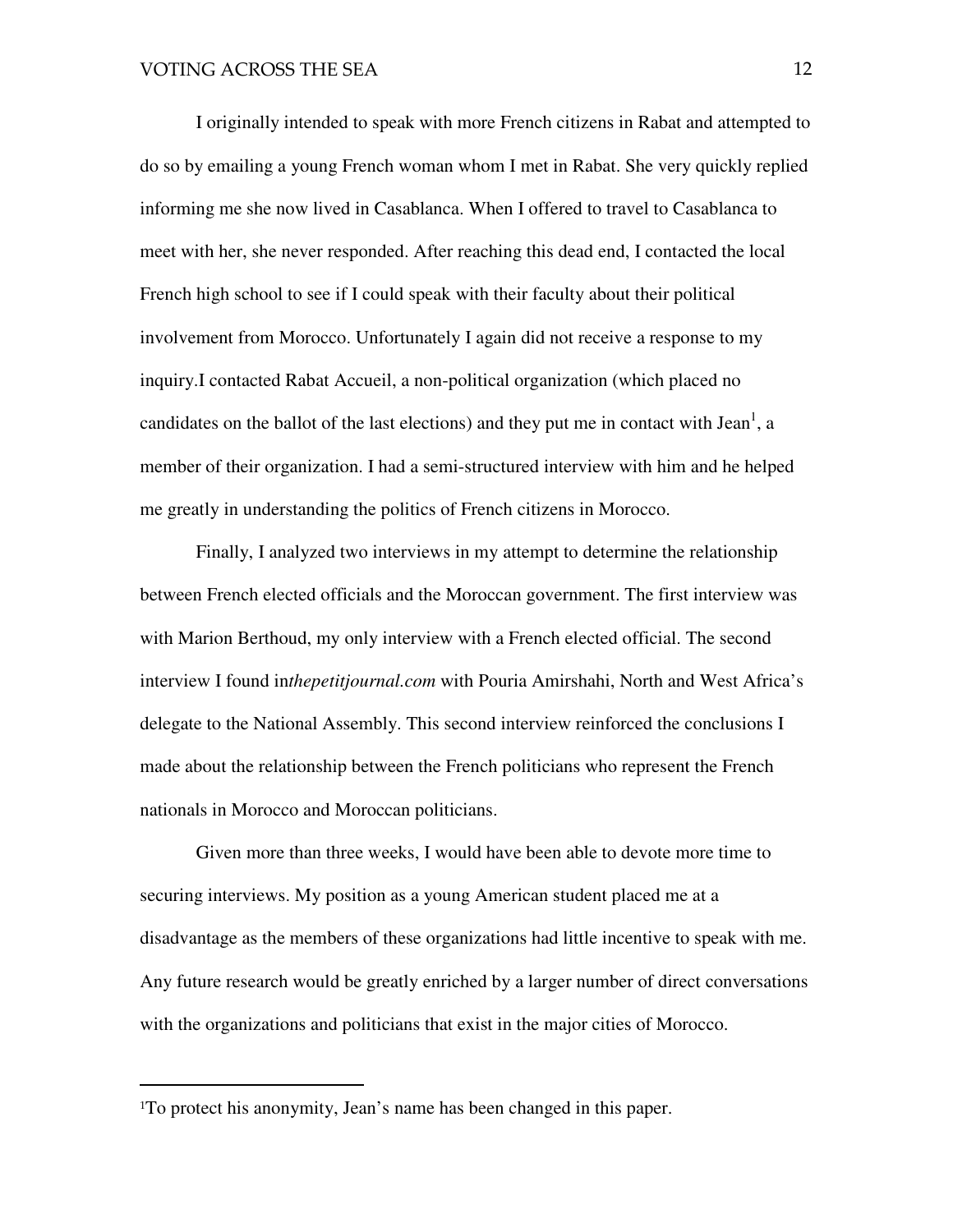Nevertheless, this paper is at least a beginning step in discovering the important French organizations in Morocco and the ways they affect the French who live in Morocco.

#### **Union de Français de l'Etranger**

Union de Français de l'Etranger (UFE) is the oldest French expatriate organization in the world. Founded when France was still a colonial power in 1927, it is now has branches in one hundred countries, including Morocco. Although I would have preferred to speak with a member of the organization, the booklet I was given when I visited their office in Casablanca was a good resource to learn more about the relationship between the UFE and the community of French in Morocco as well as the relationship between the UFE and the French government. The booklet begins with an introduction to the organization and the members and then presents the broad agenda of the group. According to their literature, the UFE protects the pensions and other social services of the French abroad. It "defends" French culture and French language. Additionally, the UFE partners with French businesses and other French organizations (a broad label that is not more clearly defined in the booklet) that work closely with government institutions.

 The UFE in Casablanca enables the French in Morocco to live nearly the same way they would live on French soil.The bookletexplains different options for health care for French nationals in Morocco.The UFE has also created instructions on how French nationals can enroll their children in a French school so that their children can receive a French education even in Morocco. Fourteen schools are listed, seven of which were created directly by an agency in France devoted to the education of French abroad,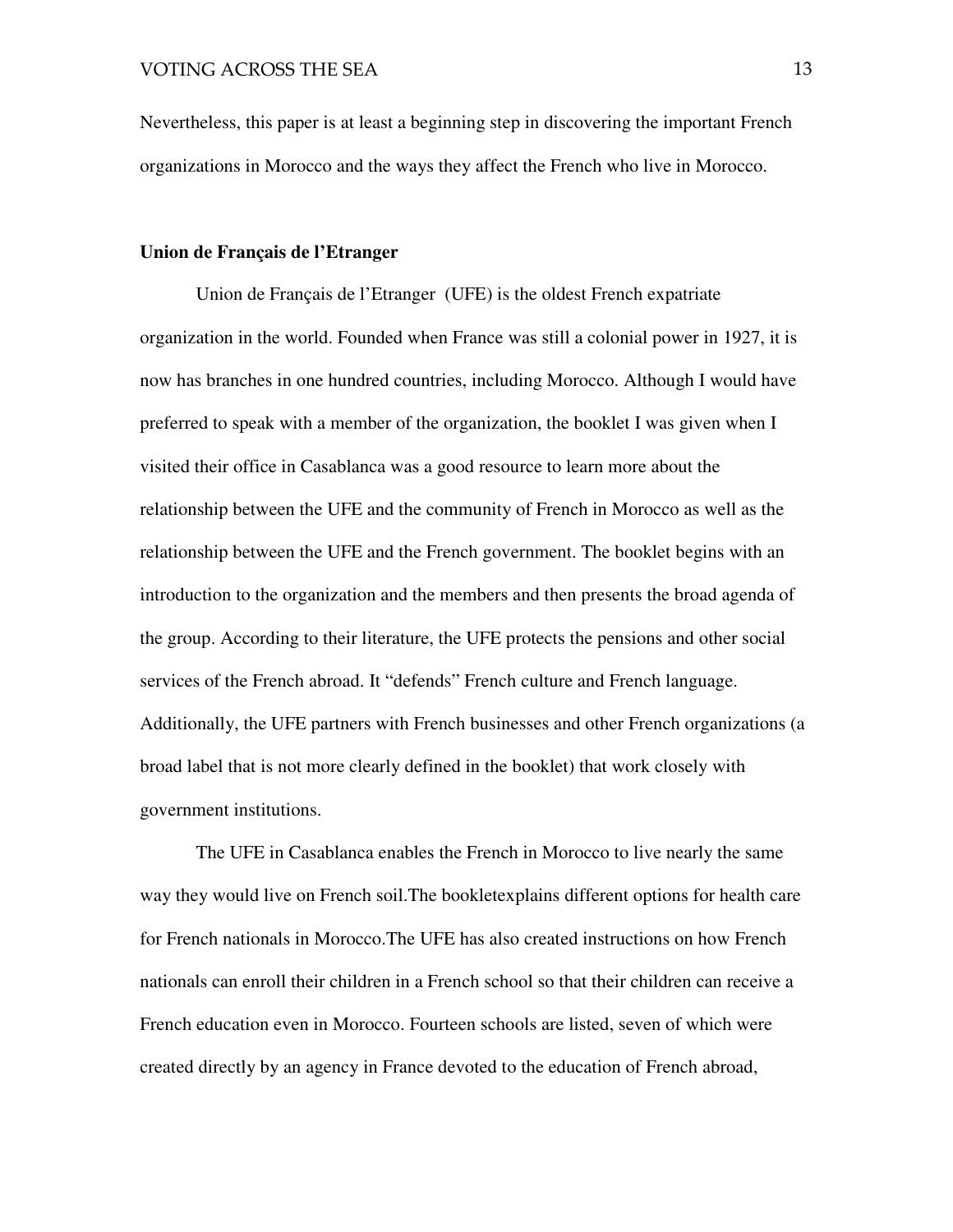l'Agence pour l'Enseignment Français a l'Etranger. The booklet also contains information on how to receive pension payments including when to expect the money as well as the different methods of payment.For better or for worsethe French population can continue to have similar lives with the same access to school, health care, social services and security in Morocco that they would have in France. The UFE offers guidance on what I would imagine a French citizen, whether young or old, would need to know assuming they wanted to retain their French lifestyle abroad.

The booklet illustrates that the UFE is not a political party. The organization isfocused first and foremost on helping expatriates settle in Morocco rather than advocate a certain political agenda. From speaking with my interviewees, I am aware that the UFE is a conservative organization. However, I would not have realized that fact through just examining the information they disseminate. Rather than serving as political literature, the booklet contains an overwhelming amount of information about living in Morocco, almost like a travel guide. It contains lists of cemeteries, hospitals, schools and French associations. The only mention of French political parties is when, in the introduction, the UFE boasts briefly that thanks to its work, there are nine senators in the French senate which are members of the conservative Union pour un Movement Populaire (UMP) party.Their literature does not mentionthat the organization supports conservative laws and reforms nor is it critical of the current socialist government in France. The UFE does not present itself as a conservative political party.

Even in regards to the election of *conseillers consulaires,* the UFE does not stress any sort of fiercely political agenda. On my visit to the UFE office I also took a pamphlet on the election of *conseillers consulaires*. The pamphlet does not mention the UMP or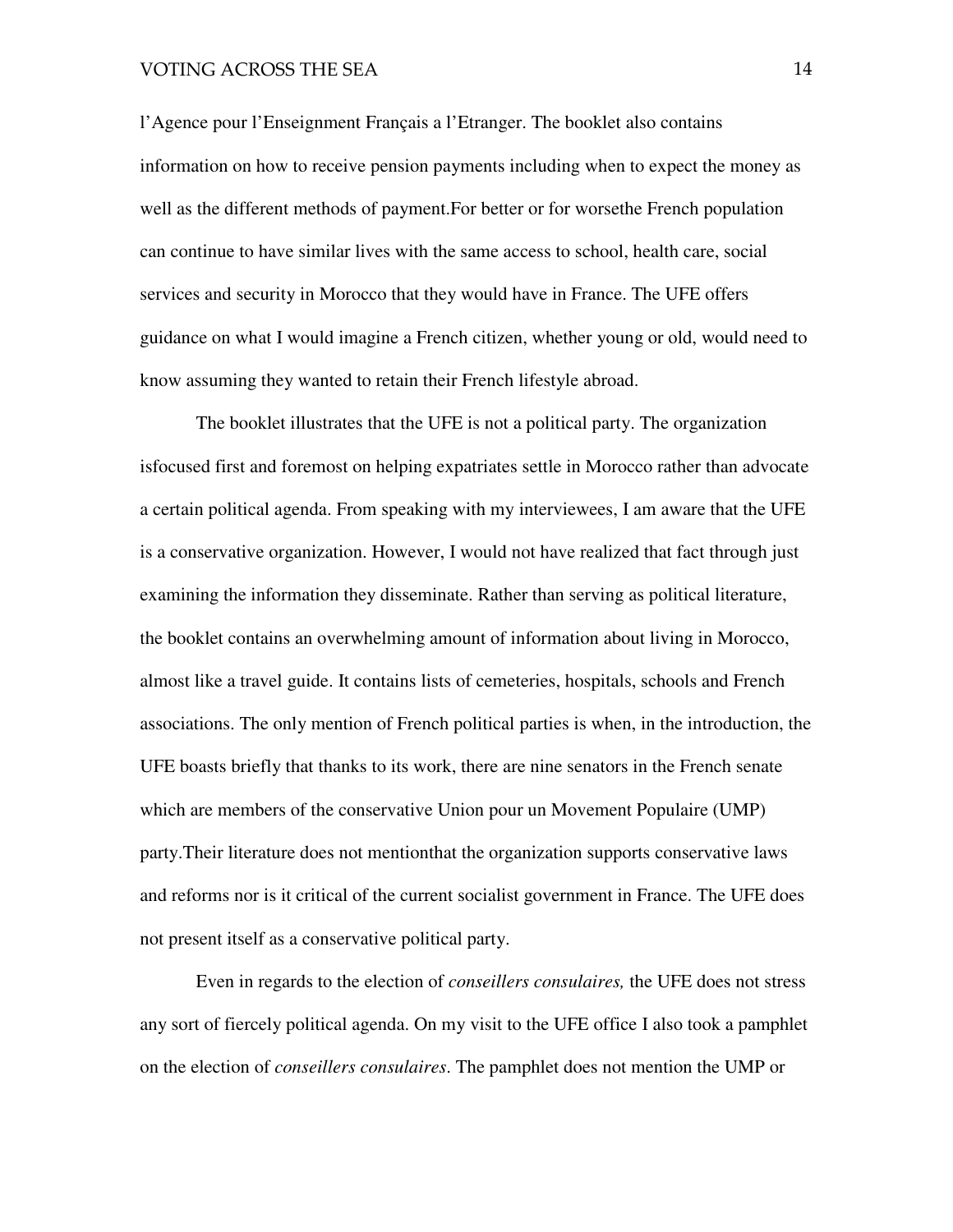the Socialist party nor does it mention any decisive issues such as immigration, gay marriage or even tax law. It simply explains to the reader that the UFE has been established for nearly a hundred years and is well recognized in Morocco. It also reminds the reader that the *conseillers consulaires* for Casablanca ought to be "connu et reconnu" [known and recognized].The UFE advertises itself as the old and well-established French of Morocco. The organization is separate from the political parties in France and is focused on a very different set of issues than either the Social Democrats or the UMP in Morocco.

The UFE attracts a specific section of the French nationals in Morocco. In addition to the information regarding education and healthcare, the UFE booklet includes a number of adds for expensive real estate, cars, clothing and banks.The last page reveals an advertisement with a slogan that reads " Assistance expatries, faites comme chez vous" [Expatriate assistance, act as if you're at home]. Judging from these advertisements, many of the UFE members are expatriatesof moderate to high income.

 In their missions, the UFE and Français du Monde are similar organizations. When I visited the UFE office in Casablanca, I explained to the woman working there that I was a student conducting research on the different French organizations in Morocco. When I told herthat I had met with someone from Français du Monde already, she told me that there was no point in meeting with someone from the UFE. Briskly she told me that the UFE wasthe same type of organization as Français du Monde. According to her, the two organizations play identical roles. Indeed, the two organizations shared the same building, situated beside the French consulate in Casablanca. Both work to make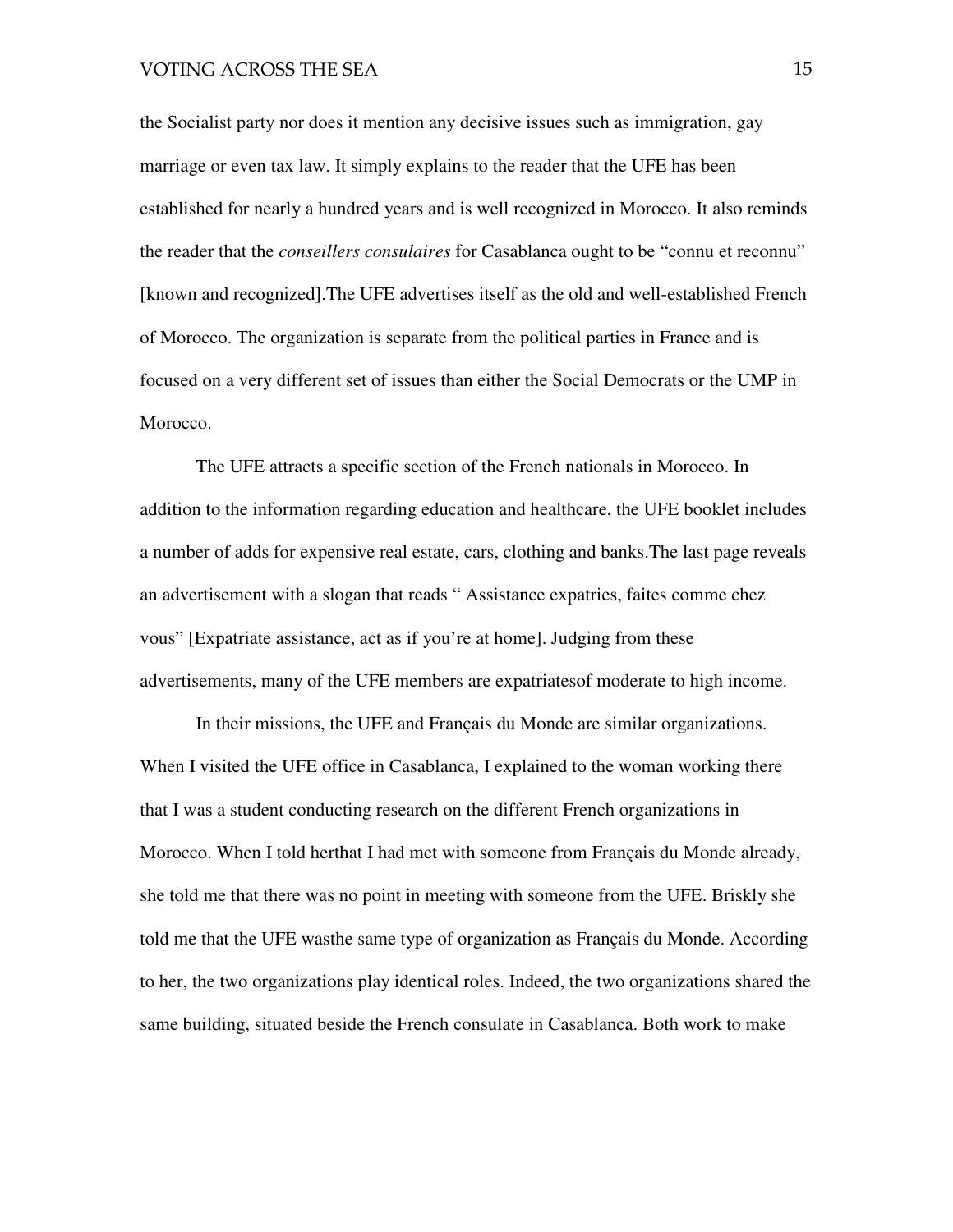the French at home in Morocco. There is little difference in the purpose of each organization.

While they share a similar mission, the UFE and Français du Monde presented themselves very differently to me. The member of UFE whom I spoke to was stern with limited patience for an outsider's curiosity. Contrastingly, the members of Français du Monde I spoke with were accessible and willing to take the time to speak to me. Each organization left me with a different impression of the French community in Morocco and their willingness to engage with a person outside of their tightknit French community.

#### **Français du Monde**

The First Secretary of the Socialist Party founded Français du Monde in 1980. As previously mentioned it is a very similar organization to the UFE, offering insight into how to live comfortably and securely in Morocco. It advises members of the French community on French schooling and French social security. When I met Marion Berthoud, the elected *conseiller consulaire* from Rabat and a member of Français du Monde, she explained that she was very passionate about making sure that each French national in Morocco received his social security payment.

 Inclusivity and equality are values strongly emphasized by Français du Monde. The mission statement of the organization, translated from French, states

Français du Monde is designed to meet the expectations of the French abroad, regardless of their status and origin, in particular by supporting the most vulnerable, by encouraging the exercise of citizenship (including European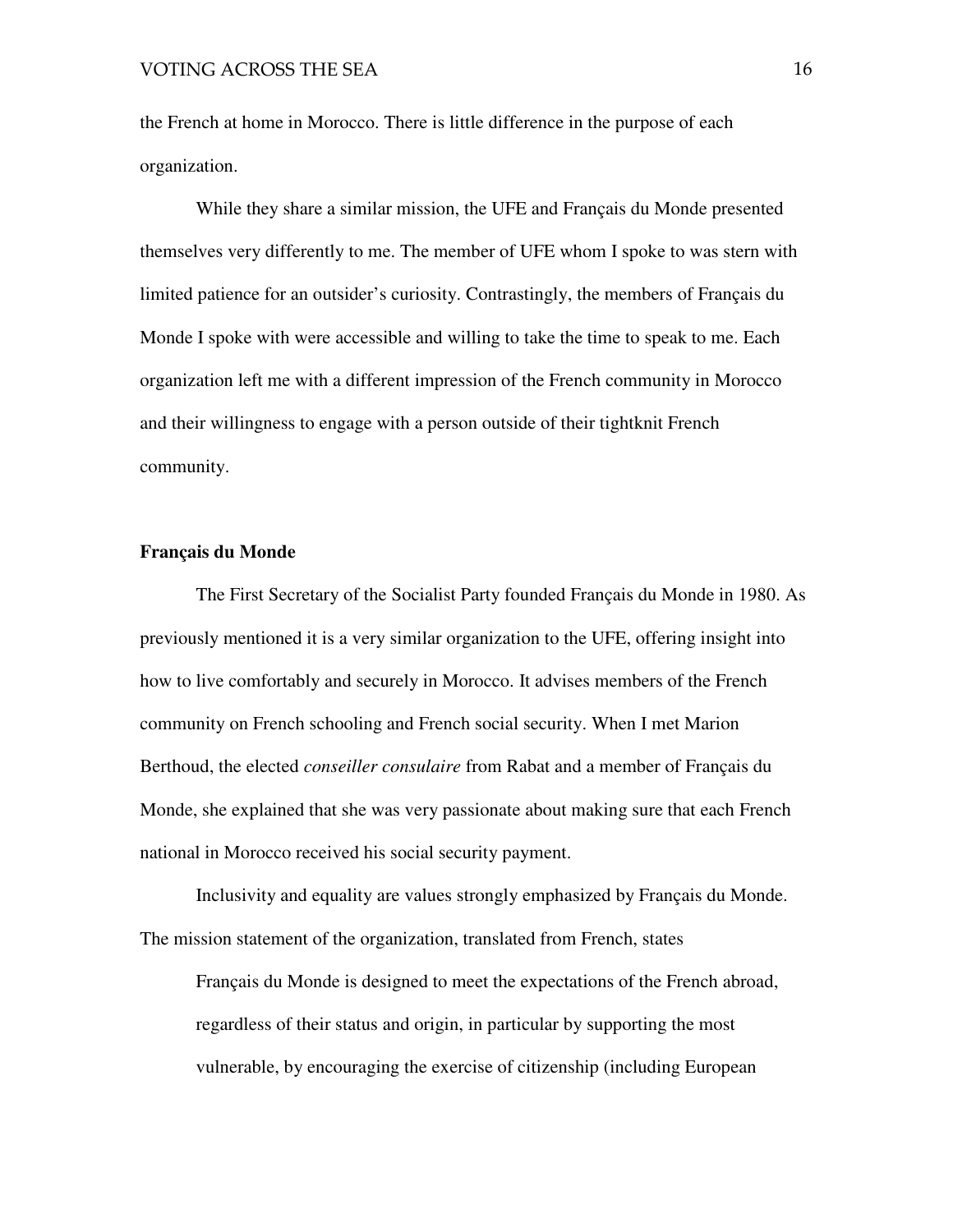citizenship) and by being activists for the diversity of cultures (Notre Association, 2014).

Indeed during my interview, Marion Berthoud answered a call that concerned a local French man that was having difficulty with his French papers. After she finished the call she explained that one of the most important aspects of her job concerns helping the French nationals in Rabat navigate the complex bureaucracy of the French state. She was very determined that every French citizen be guaranteed their rights, no matter their situation or their background. So long as a person is French, her organization will insure he has the ability to exercise all of his civil and political rights.

Knowing how polarizing party affiliation is in the United States, I was very interested to ask her how Français du Monde worked with the other, more conservative organizations based in Morocco. Like the UFE, Français du Monde is not affiliated with a specific political party and instead has its own agenda separate from the platform of the UMP or the Socialist Party. However, the organization does state on their website that the organization belongs to the "Grand family of republican leftists" and defends the essential values of "democracy, the Universal Rights of Man, secularism, the end of discrimination, altruism, and all this is implied by our national motto, "liberty, equality, fraternity" (Notre Association, 2014). When I inquired whether there were noticeable distinctions between Français du Monde and the conservative organizations in Morocco, I was surprised to learn that each organization in Morocco has a similar agenda. They all worked together to advocate for free and inclusive schooling and access to social services. They also all encouraged the political participation of the French in Morocco. It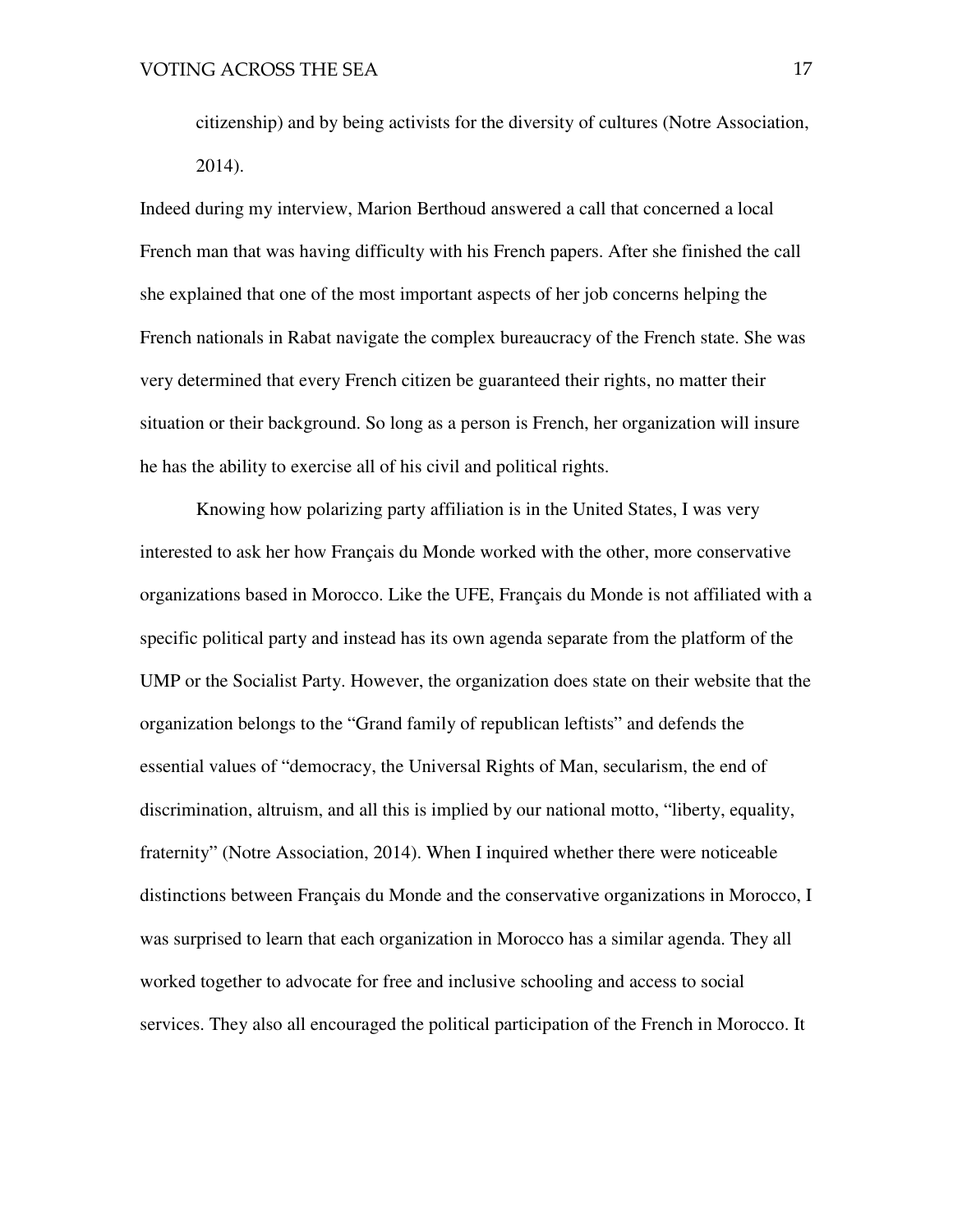is only when they act as electors of senators and members of the AFE that the ideological differences of the *conseillers consulaires* from each organization becomes very clear.

#### **UMP Maroc**

 While the UFE and Français du Monde both offered candidates in the election of the *conseillers consulaires*, they are not, as mentioned earlier, political parties in Morocco. UMP Maroc, however, is a political party with an affiliation to the UMP party in France. According to the party's website, UMP Maroc is the most important branch of the UMP located outside of France with almost 800 activists (Delegation de L'UMP Maroc, n.d.).

While the other organizations publish advice on how to live in Morocco, UMP Maroc offers a political agenda. The political party has published thirteen letters on their website which reflect on the current political climate in France. Each letter is critical of socialist government that is currently in power in France. For example, in "Letter  $N^{\circ} 2$ " the author is critical of a French policy that would allow homosexual couples to adopt children. The author writes that by allowing same-sex couples to adopt children, the French government would limit the right of heterosexual couples to adopt children. His logic follows that there is a high discrepancy between the number of adoptable children and the number of couples waiting to adopt. Allowing homosexual couples to adopt would result in the Moroccan state not allowing French couples to adopt Moroccan children. Therefore, the number of couples without children in France would increase. In "Letter  $N^{\circ}$  2", the author also condemns the economic policy of French president Francois Hollande, noting the high taxes and high unemployment rate in France (Lettre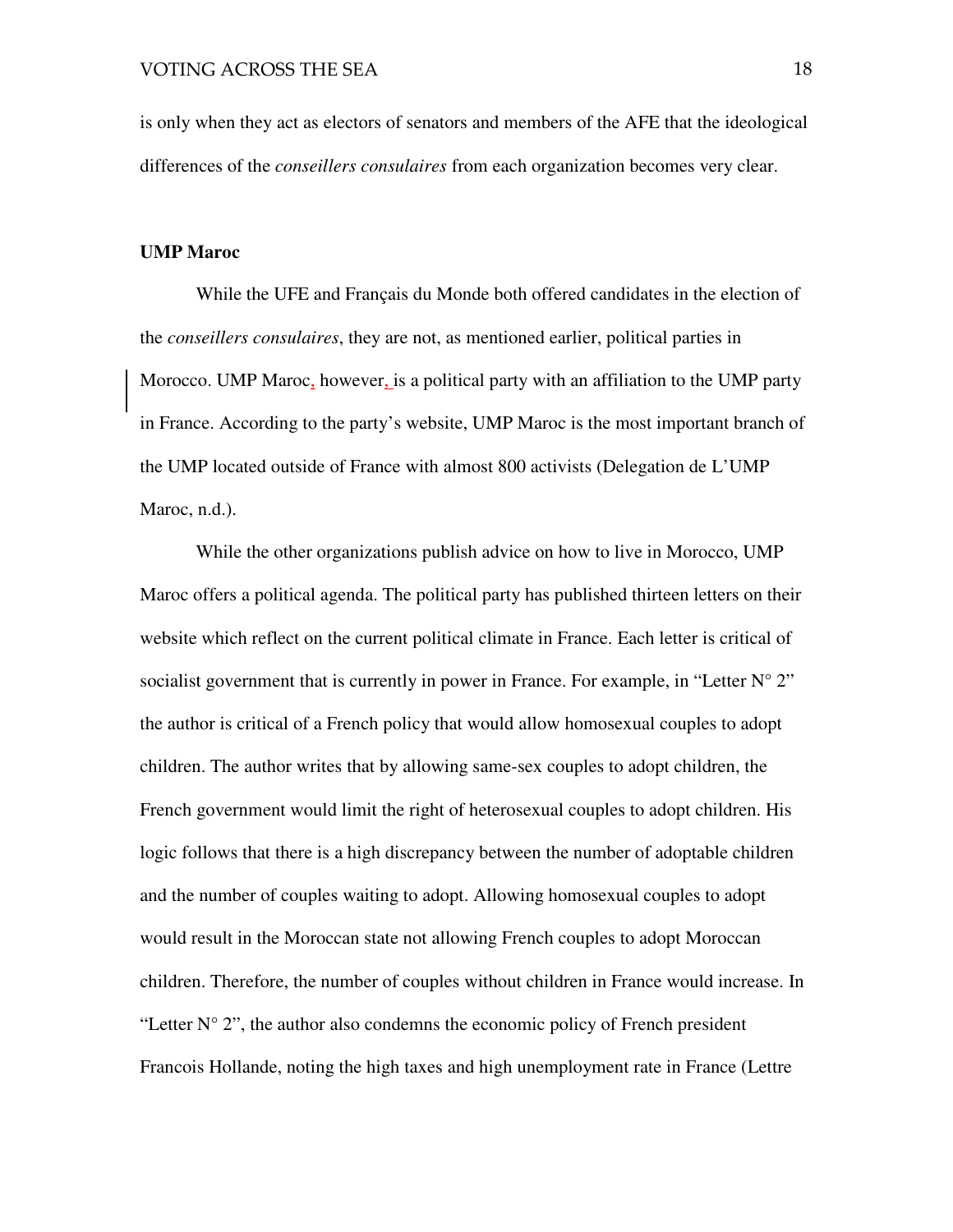d'Information  $N^{\circ}$  2, n.d.). UMP Maroc is a political party that keeps the French abroad aware of (and enraged by) the current political situation in France.

Beyond informing the French nationals in Morocco of the actions of the French government, UMP Maroc advocates for the French abroad by seeking to create new French laws or having old laws reformed. They have a very specific list of actions that, according to them, need to be made by the French government. One issue that is particularly important to UMP Maroc is French schooling. In France, citizens send their children to French schools for free. This is not the case for the French in the rest of the world. In 2013, Frederic Elbar, the head of UMP Maroc, gave a speech in Casablanca in which he spoke passionately about education. He sends his children to a French school in Casablanca and has to pay 3,000 Euros per child per year. His message quickly became a partisan issue. He reminded his audience that Nicholas Sarkozy, the former president of France and member of the UMP, wanted to make French education free for all French citizens. However, when the Socialists came to power, one of the first actions they took was to reinstate tuition fees. Elbar protested that these tuition fees make his children second-class citizens and violate France's commitment to the equal rights of all men (Elbar, n.d.) Changing policy and laws in France is the priority of UMP Maroc.

UMP Maroc recognizes that its political affiliation makes it different from Français du Monde or the UFE and the organization promotes this difference to gain support. A journalist at *lepetitjournal.com*, an online newspaper for French the abroad, interviewed Elbar before the elections of *conseillers consulaires*. In the interview, Elbar remarks that political parties, and specifically the UMP, have the power and the followers both in France and worldwide to promote change. Individuals, according to Elbar, are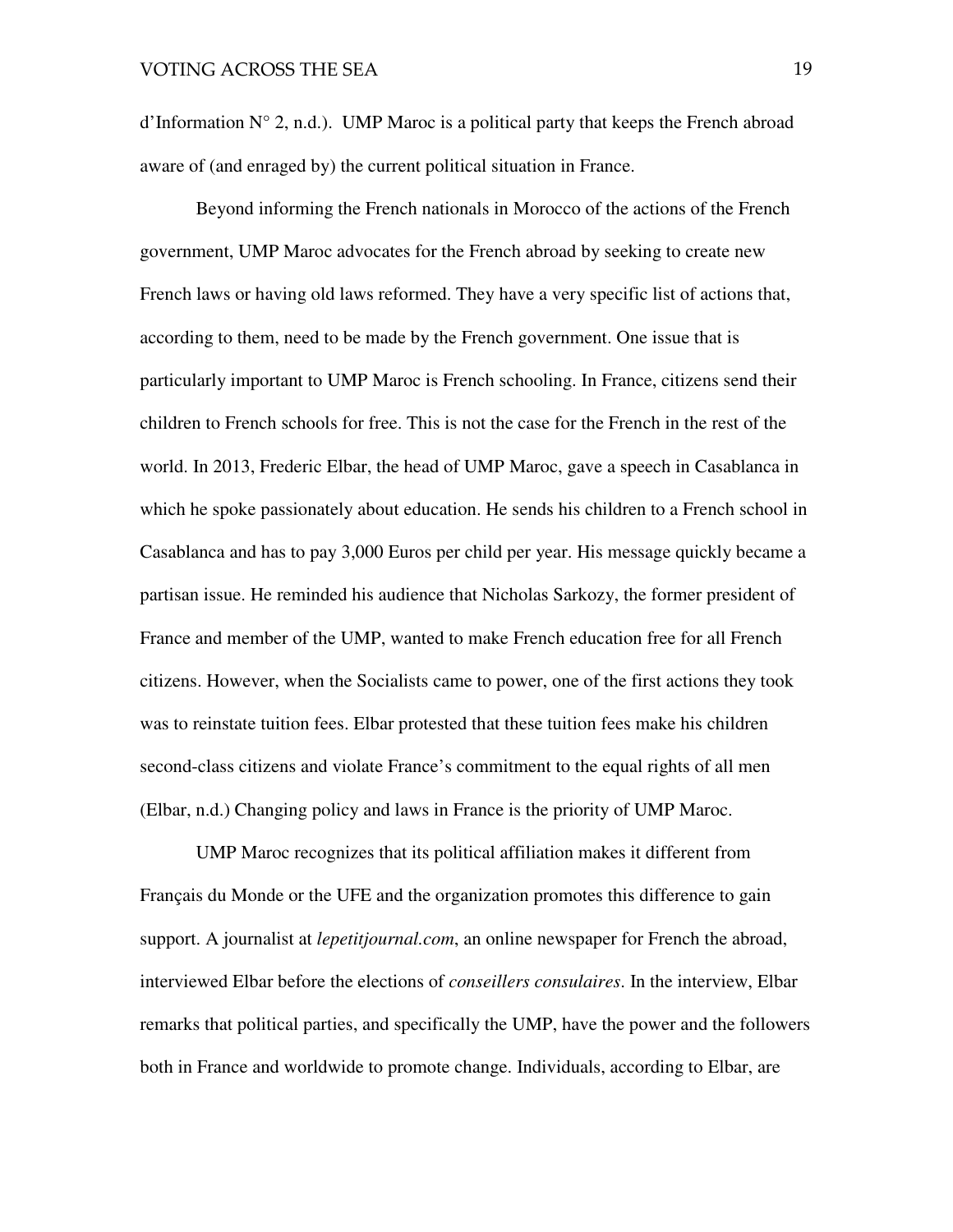incapable of making any reforms for the French abroad. Political parties, on the other hand, have power within the government (Pincemail 2014). The UMP holds 194 seats in the national assembly and 143 seats in the senate (Election Resources, 2012). UMP Maroc claims that it can better advocate for the rights of French in Morocco because they are linked to 337 party members in the French government. Each member supports each other and the platform of the political party. Therefore, according the UMP Maroc, the organization is more reliable and more powerful than the other French organizations in Morocco.

While UMP Maroc presents itself to be focused on promoting a conservative agenda, the reality is that the organization is also focused on defeating the other French organizations in Morocco. In my research, I found that the ideology of the organization is complicated by a struggle for power and influence. The organization's competitive nature can be seen relationship between UMP Maroc and the UFE. Both organizations are conservative and as mentioned previously, the members of the UFE who are grand electors vote for UMP senators. However, in Casablanca, both the UFE and UMP Maroc provided separate lists of candidates despite the fact that both organizations support the conservativeparty in France. This was not the case worldwide. In Vancouver, Canada there was only one list for the UMP/UFE (Resultas des Elections des Conseillers Consulaires, n.d.). According to my interview with Jean, the reason why the two organizations did not collaborate was due to conflicting personalities. The president of the UFE Casablanca and the head of UMP Maroc, according to Jean, do not get along. The leaders are competitive with each other. Though they may share a common ideology,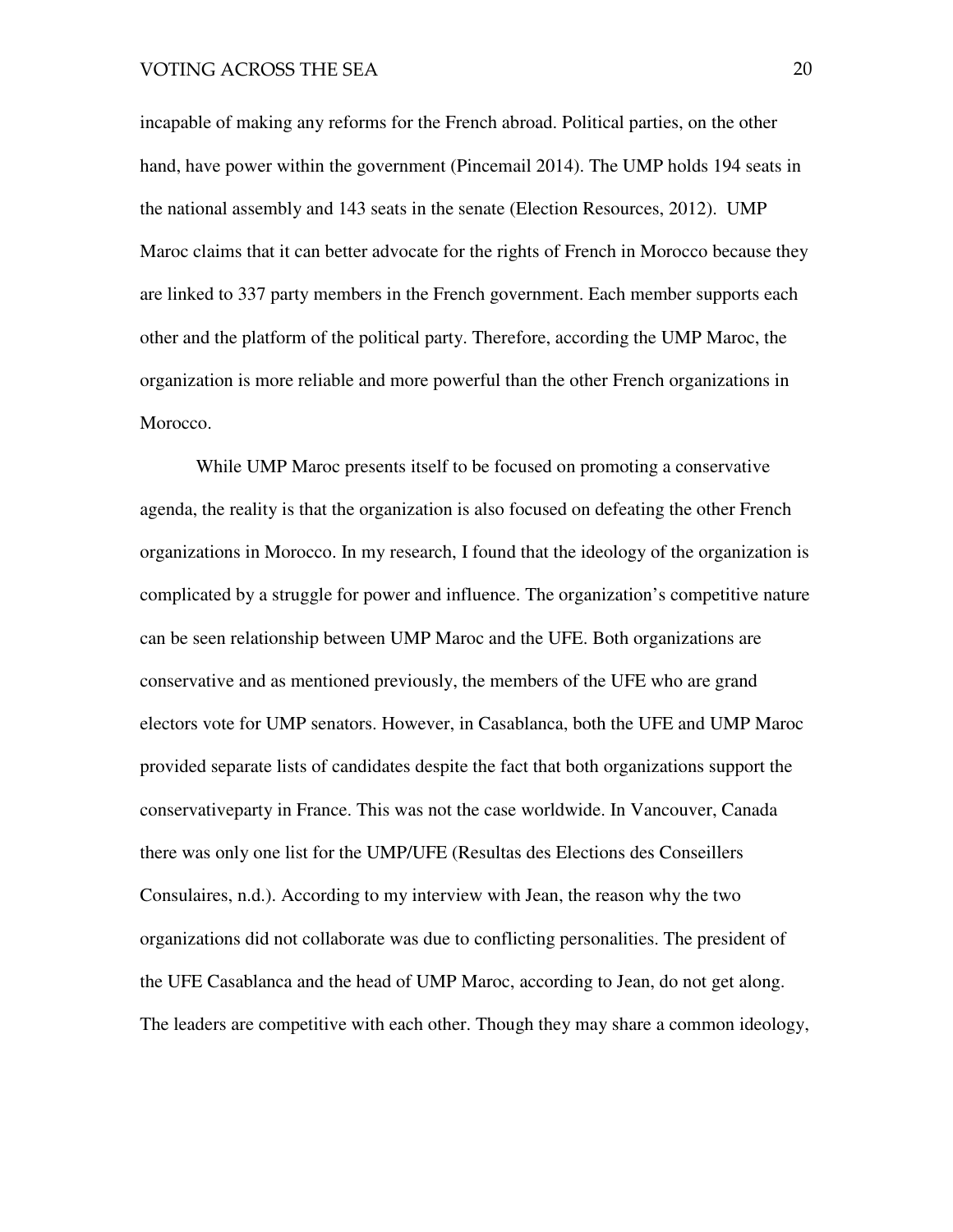an unwillingness to collaborate keeps the UFE and UMP Maroc from uniting to represent the interests of the conservative French nationals in Morocco.

#### **Elections of Conseillers Consulaires in Morocco**

In May 2014, the French community abroad had their first elections of *conseillers consulaires*. As mentioned earlier, there is relatively little power in being *a conseiller consulaire*. The people in this position work with their local communities and advise the consulate on issues of education, social security, security and employment. They act as electors but in the election of senators, each *conseiller consulaire* is but one out of 550 electors. Still, it is relevant to examine the election of these *conseillers consulaires* not only to see which French organizations are most active in Morocco but to also understand more about the political views of the French in Morocco.

Because of the large French population in Morocco, the country has a total of 21 *conseillers consulaires*. In the election of these officials, the country is divided into six districts, each of which has a consulate. These districts are Casablanca, Rabat, Fes, Marrakech, Agadir and Tangier. There are three *conseillers consulaires* for each consulate in Fes, Marrakech, Agadir and Tangier. There are four *conseillers consulaires*elected for the French consulate in Rabat. Finally, there are five *conseillers consulaires* elected for the French consulate in Casablanca (Résultats des élections consulaires, 2014).

Despite the efforts of the UFE, Français du Monde, and UMP Maroc to encourage the French in Morocco to participate in elections, the turnout at the elections of the *conseillers consulaires* was very low. In Rabat during the election of *conseillers*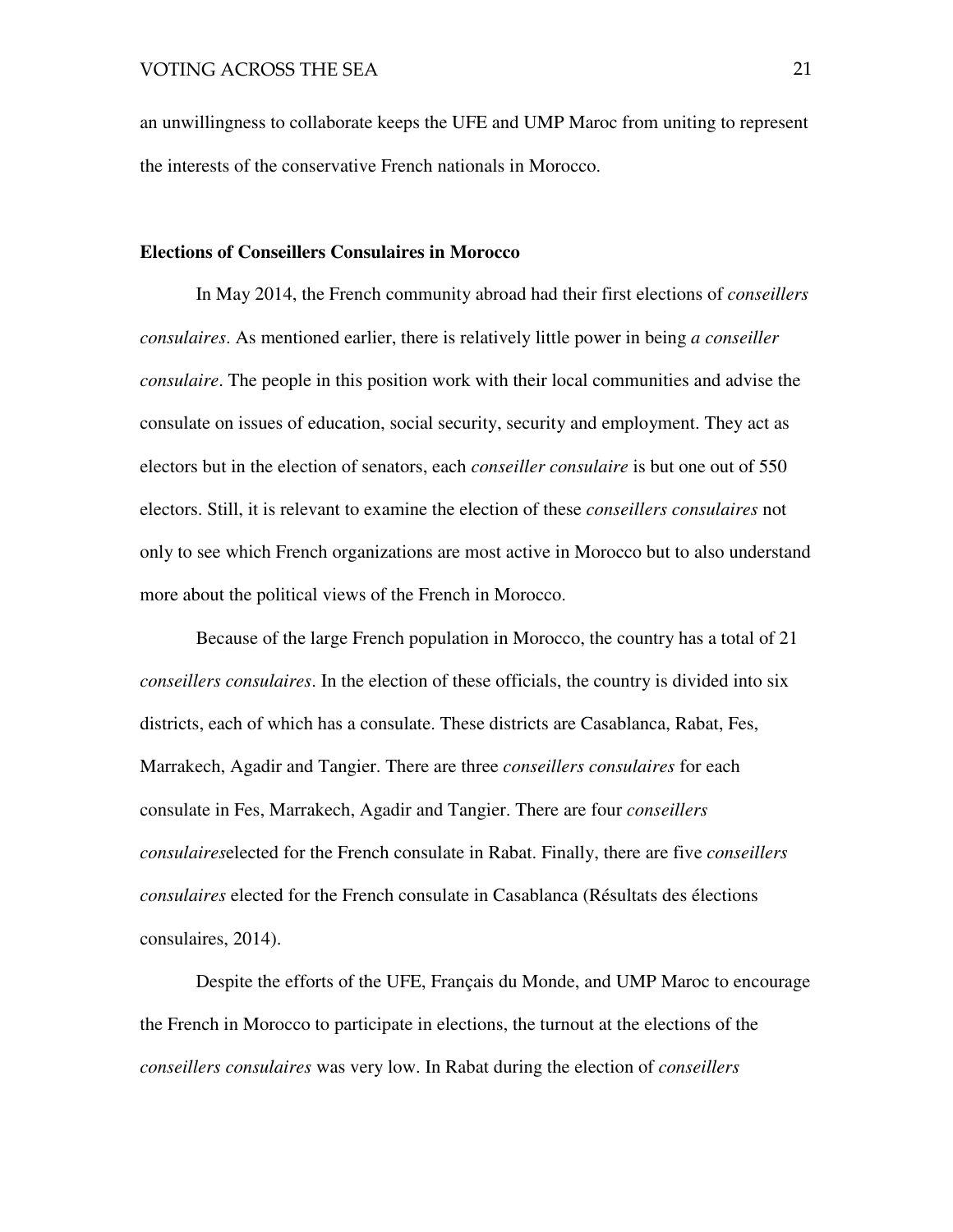*consulaires,* only 1741 nationals voted out of 6635, meaning 74% of registered voters did not vote. Similar numbers were calculated across the country. Only 19% of registered voters voted in Casablanca. In Marrakech, 24% of registered voters voted. In Agadir and Fes, 30% of registered voters voted. Finally, only 23% of registered voters voted in Tangier (Résultats des élections consulaires, 2014).

There are a number of reasons why the turnout was so low. At first I believed that there was a correlation between the importance of the position and the turnout. If c*onseillers consulaires* are less powerful, people might not believe it is worth the time to vote. When I spoke with Jean, however, he told me he did not believe this was the case because the elections of *conseillers consulaires* occurred during the most recent European elections. Instead he believed low turnout occurred simply because voting for European elections in Morocco cannot be encouraged the same way it can be in France. There were no reminders of the elections in public space. Instead, French citizens received reminder emails and letters, both of which could have been easily ignored or forgotten. Campaigns for different organizations were also difficult to organize. Jean explained that in Morocco there is no funding for political campaigns and, as he remarked, the French here "are not at home." One cannot hang election posters or walk around canvassing when only a minority of the population of a city is capable of voting in the election. No matter the reason for the low turnout, by analyzing the votes counted, one will not see a full view of the political interests of all the French nationals in Morocco. Still, the election results are an interesting starting point to learn more about the role Morocco plays in French politics.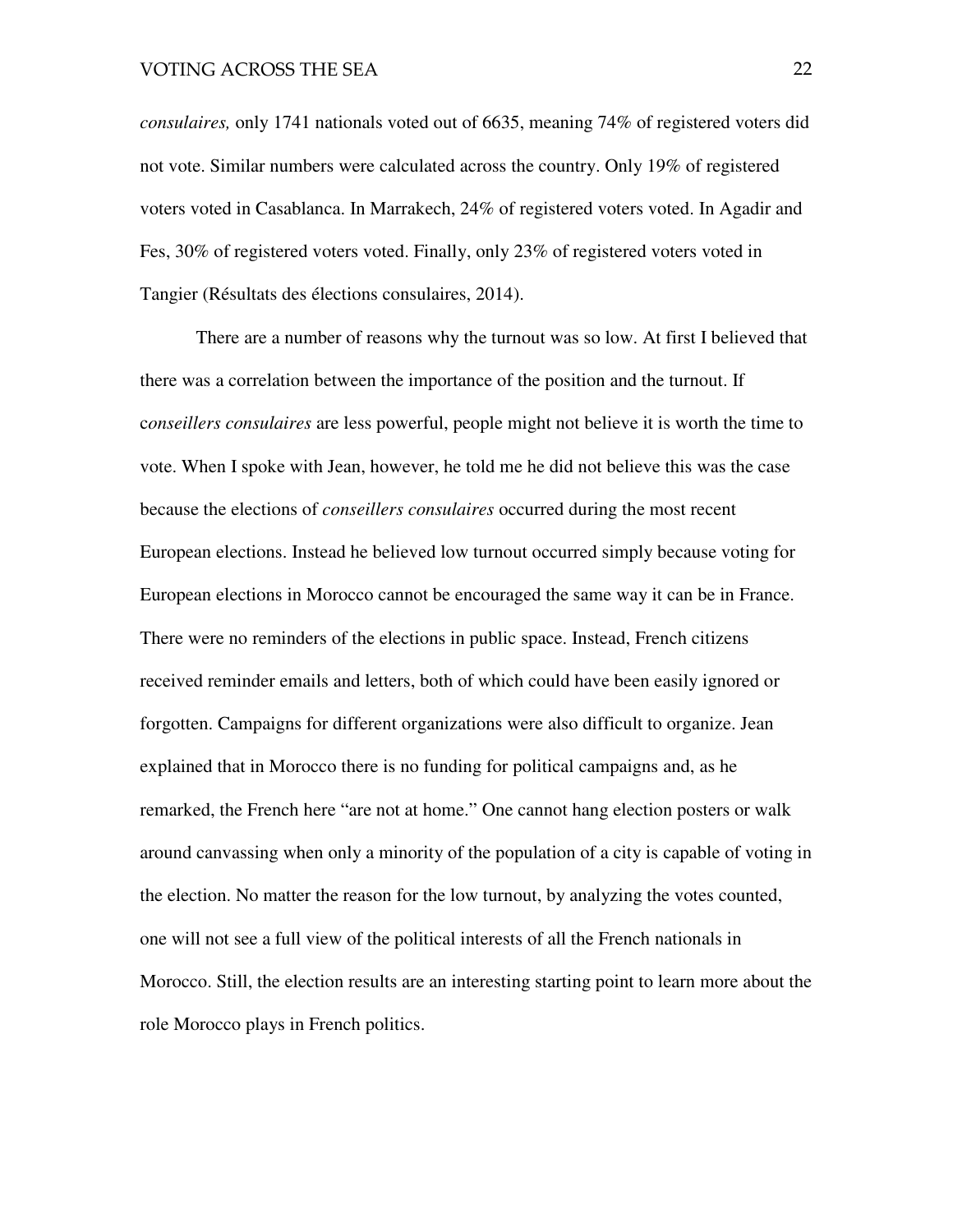In the recent election of *conseillers consulaires*, the election results do not clearly illustrate whether the French in Morocco are conservative or liberal. Français du Monde won two seats in Tangier, one seat in Fes, three seats in Rabat, one seat in Casablanca, and one seat in Marrakech in Agadir. They therefore won nine seats out of 21. The UFE won three seats in Casablanca, one seat in Marrakech and one seat in Agadir. UMP Maroc won one seat in Tangier, one seat in Fes, one seat in Casablanca, one seat in Marrakech and one seat in Agadir (Résultats Elections consulaires 2014 – Maroc, 2014). Even though, as emphasized earlier, the UMP and the UFE are different organizations that offered different lists of candidates, they both represent the interests of conservative voters in Morocco. Therefore the conservative voters in Morocco won nine seats, the same number that was won by the liberals represented by Français du Monde. While the liberals and the conservatives in the countryare represented equally as a whole, the French nationals in the different districts in Morocco voted either very much for the conservatives or very much for the leftists. The different factions of French in Morocco affected the way each district in Morocco voted.

Some districts in Morocco are more liberal than others. The topic of different factions of French nationals was a subject that emerged in my conversation with Jean. In districts such as Rabat, there is a large amount of people with dual citizenship. According to him, these voters will often vote for Français du Monde and the Socialist Party. There is indeed a whole section of Français du Monde Maroc's website that is devoted to binationals. This section includes a paper that decries the conservative parliamentarians in France who threatened the right of French citizens to have multiple nationalities. Thispaper was written in 2010 by the senators Richard Yung, Monique Cerisier-ben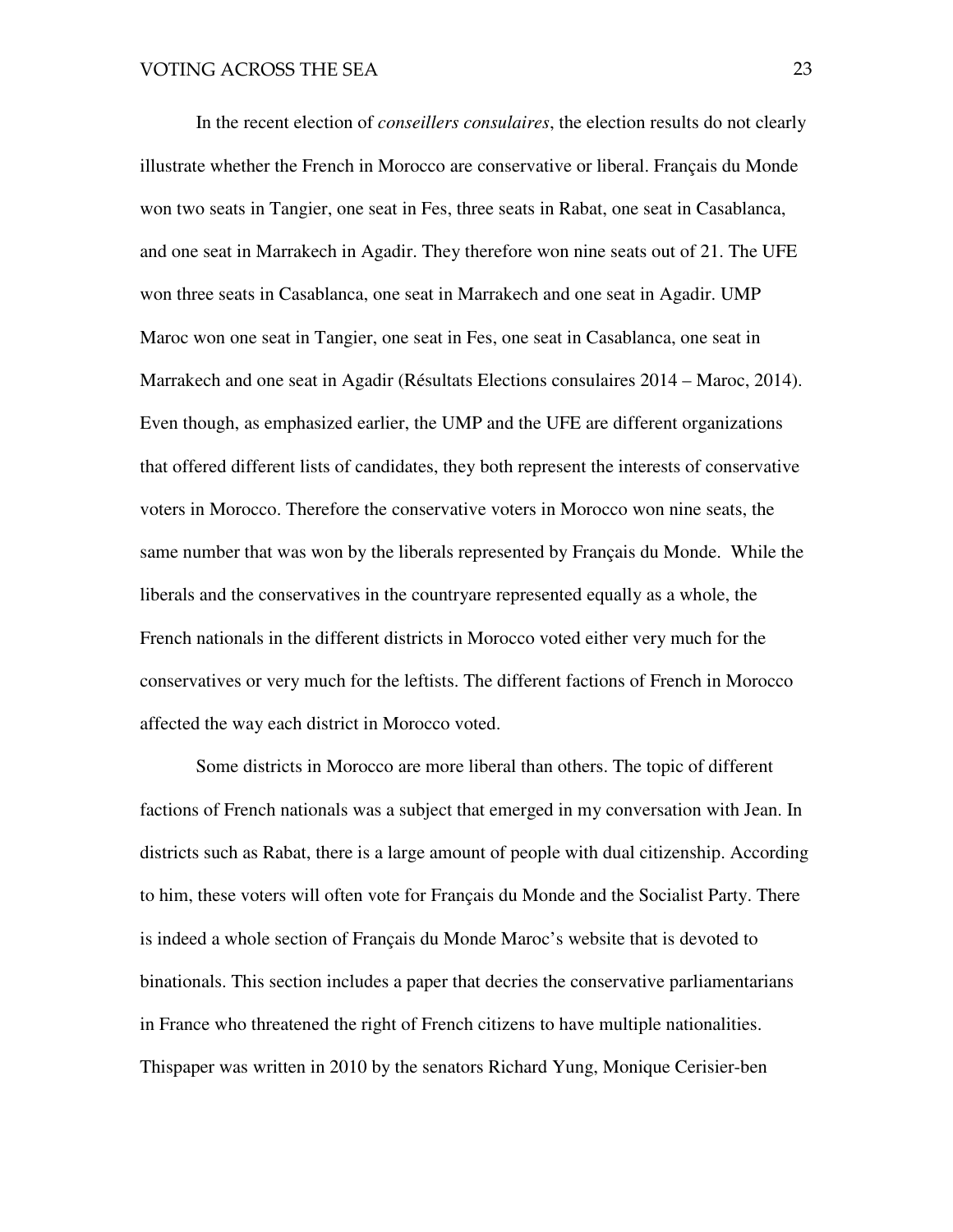Guiga and Claudine Lepage, each of who is a Socialist elected in part by the officials of Français du Monde. For the French nationals whowish to also have Moroccan nationality, Français du Monde is a more appealing organization. Rabat is also home to French nationals who work as diplomats who, according to Jean, likewise have a tendency to vote liberally.UMP Maroc did not even decide to have candidates run for the position of c*onseillers consulaires* in Rabat. The majority of French Nationals in Morocco's capital city voted for the left.

The districts south of Rabat are home to more conservative French voters. In Casablanca, there are many French business owners who vote for either the UMP or the UFE. Four out of the five*conseillers consulaires* elected there came from those two organizations (Résultats des élections consulaires, 2014) Besides attracting business owners, Morocco is the number one destination outside of Europe for French retirees to live (Treguler, 2012). Most of those retirees live in either the district of Marrakech or Agadir and, according to Jean, also vote more conservatively. In both districts, two out of the three *conseillers consulaires* elected came from the UMP or the UFE. As the migration of business people and retirees continues from France, it will be interesting to see if the election results from Morocco change and the more conservative voices begin to outweigh the voice of the binational community and other liberal minded French nationals.

#### **Representatives of the French and the Moroccan Government**

 Although I was curiousto learn how the French abroad are represented in their country across the Mediterranean, I was also curious about how the French elected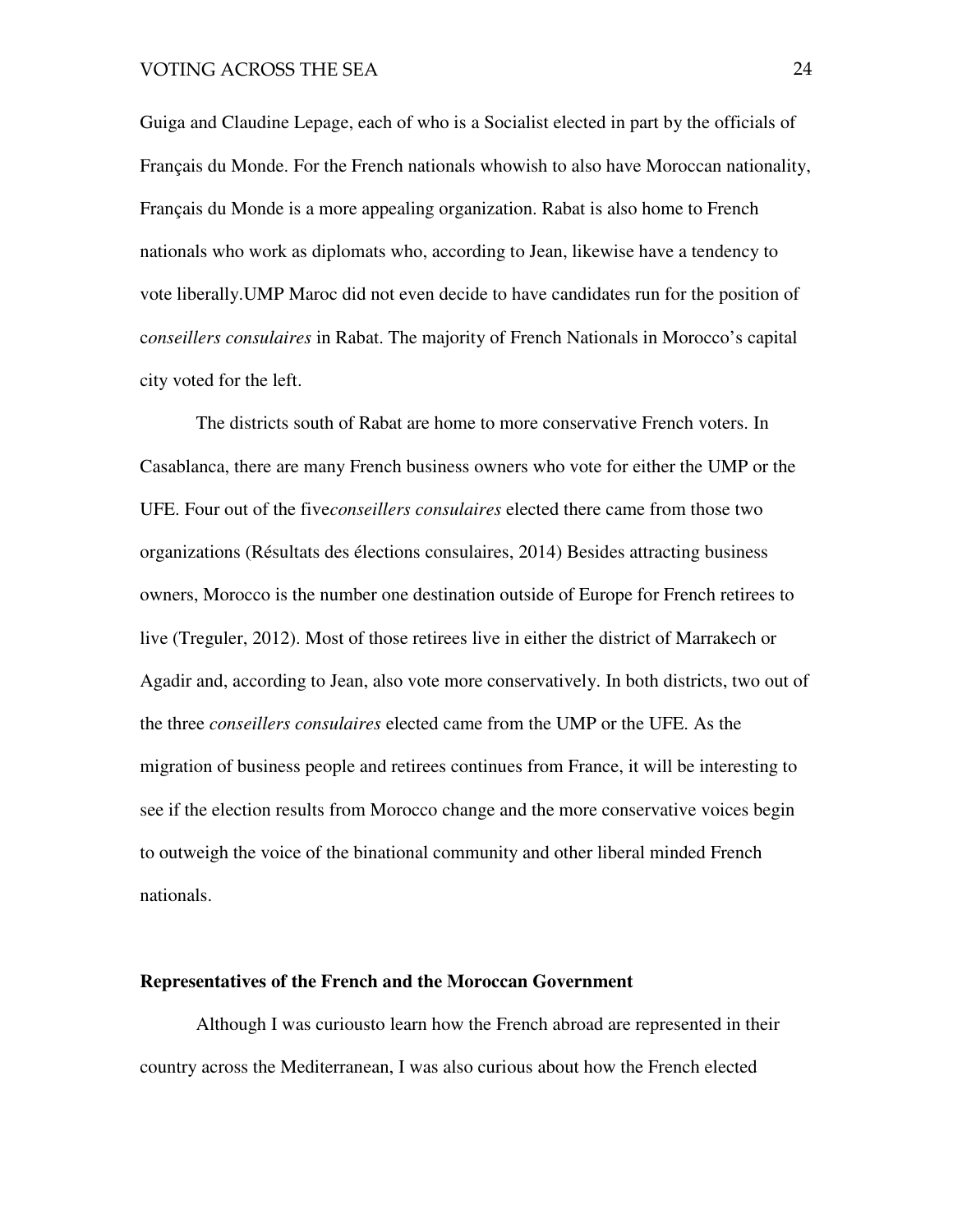officials interact, if at all, within the Moroccan government. In my interview with Marion Berthoud, I asked whether she as a *conseiller consulaire* ever interacted with the Moroccan government. Her answer was a firm "no." Members of Français du Monde are allowed to participate in Moroccan politics on their own time, which is especially important for binationals, butit was against regulations for her to use her position to interact with the Moroccan government. Considering all of the other similarities between the organizations I researched, I would assume the same could be said about the elected officials from the UMP and the UFE.

 While there is no formal relationship that exists between the *conseillers consulaires* and the Moroccan government, Marion Berthoud did emphasize that the relationship between the two countries was extremely important to her. Though she could have no formal relationship with any Moroccan politicians, when she acted as a representative for the French in Morocco one of her main concerns was maintaining an amiable relationship between France and Morocco.

Other representatives of the French in Morocco share this desire for amity between Morocco and France. Pouria Amirshahi, the delegate of the 9th circumscription who represents Morocco as well as the rest of North and West Africa, similarly believes that maintaining a strong relationship between the French government and the Moroccan government should be a priority. In an interview with *lepetitjournal.com*, Amirshahi stated that within his district, Morocco is the most important country because of the number of French nationals who live there. He remarked "from a geopolitical point of view, it (Morocco) is of extraordinary importance for France, due to its geographical proximity, shared history, and the millions of family relations"(Pouria Amishahi, 2014).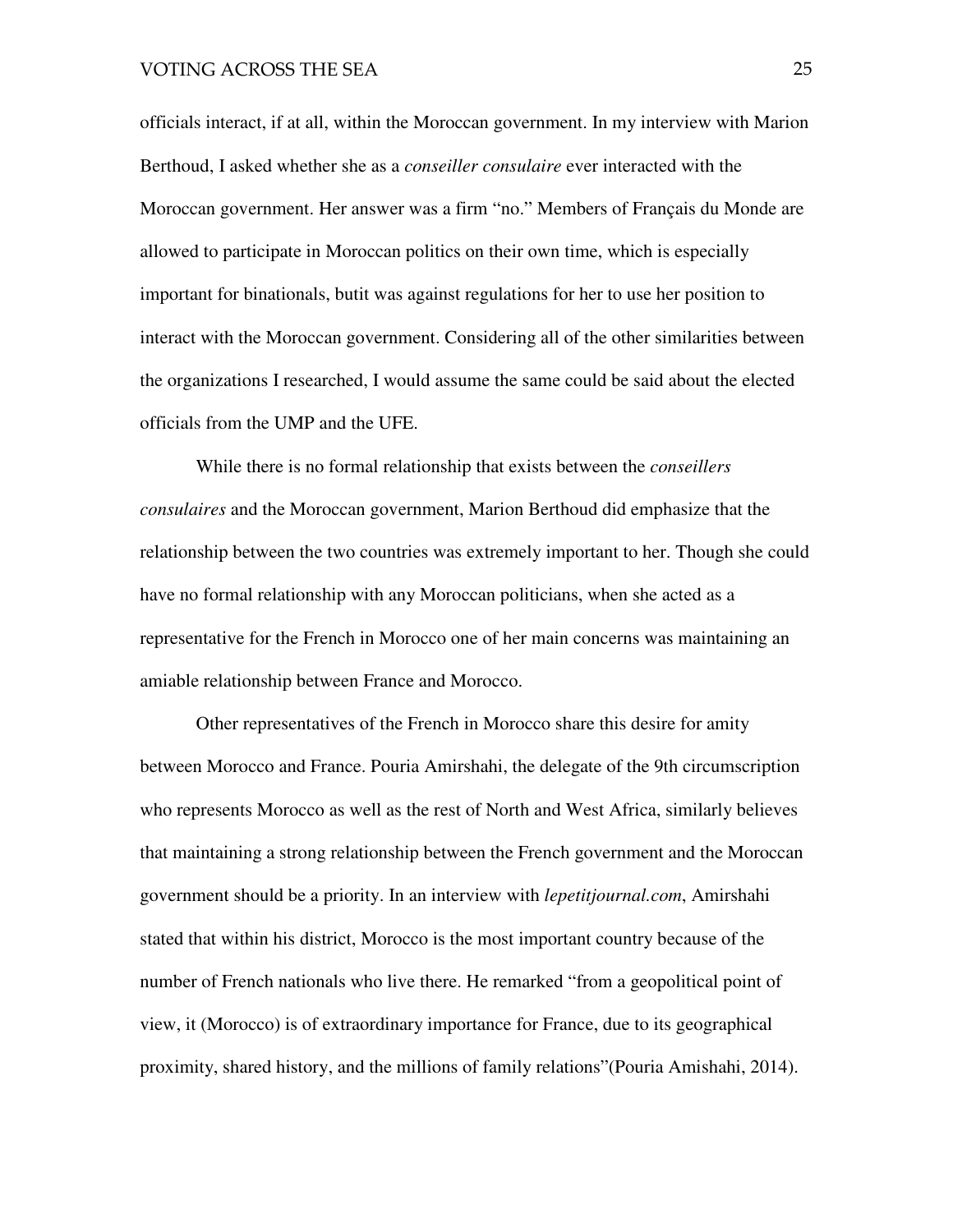He emphasized in this interview that the future relationship of France and Morocco should be one where friendship can exceed the history of trauma and conflict between the two countries. In the rest of the interview he went beyond politics and discussed how the French can maintain a prosperous relationship with Morocco through civil society. He advocated for French investment in organizations such as L'Institut Français, the French language and cultural center. He did not boast of any relationship he had with Moroccan politicians but rather emphasized thatthe French presence in Morocco should encourage a favorable relationship between the two countries.

It was very interesting to find that there is no direct relationship between elected officials in the Moroccan government and the elected officials of the French nationals in Morocco. Instead the French elected officials work within the French government to make sure that government policies in France create a strong and healthy relationship between the two countries. At the very least, they work to verify that French policiesdo not negatively affect how the French are perceived in Morocco.

#### **Conclusion**

Over the course of my research I was able to determine that the UFE and Français du Monde share a similar agenda. Though their*conseillers consulaires*elect senators from opposite political parties, both organizations share a commitment to helping French nationals live in Morocco with the same rights to education, health care, retirement pensions and security as they would have in France. UMP Maroc has a different focus due to its explicit link with the UMP party in France. In its literature, the organization prioritizes the importance of UMP control of the French government.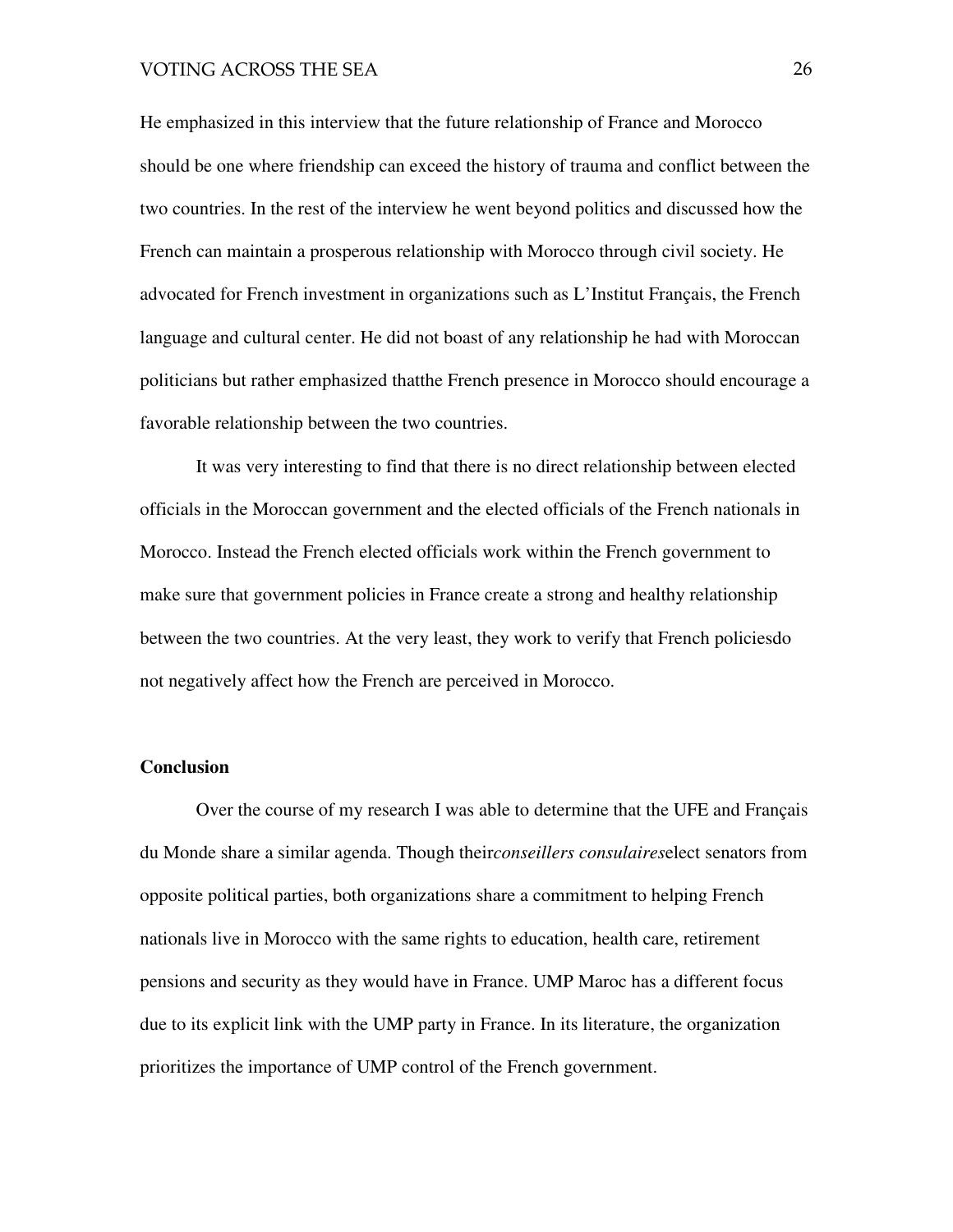While Français du Monde and the UFE share a similar goal, from my experience with each organization, they had a distinctive attitude in how they interacted with the French nationals in Morocco. From the literature they gave me it seemed that the UFE focuses a great deal on helping expatriates from France move to Morocco. During the elections of *conseillers consulaires*, they received most of their votes from the districts with the highest concentration of French expatriates including Casablanca, Agadir and Marrakech. Français du Monde, comparatively, emphasizes the importance that binationals, as well as expatriates, receive their rights as French nationals. They received the most support from Rabat, a city with a high percentage of binationals and diplomats.

 Future research should be done on these three organizations. Interviews with members of UMP Maroc as well as interviews with members of the UFE would clarify the goals of these organizations and shed more light on how they work with the French government to meet these goals. It would also be beneficial to speak with members of the UFE and the UMP about their relationship and their reasons for not presenting one list of candidates for the election of *conseillers consulaires.* More research could also be conducted on the elections of *conseillers consulaires*, specifically on why so few French nationals voted.

The results of my research illustrated that the French elected officials that represent Morocco do not have close relationships with the politicians in Morocco. However, they are committed to maintaining a prosperous relationship between the two countries.As migration between the two countries continues, the relationship between them will remain important to research and understand.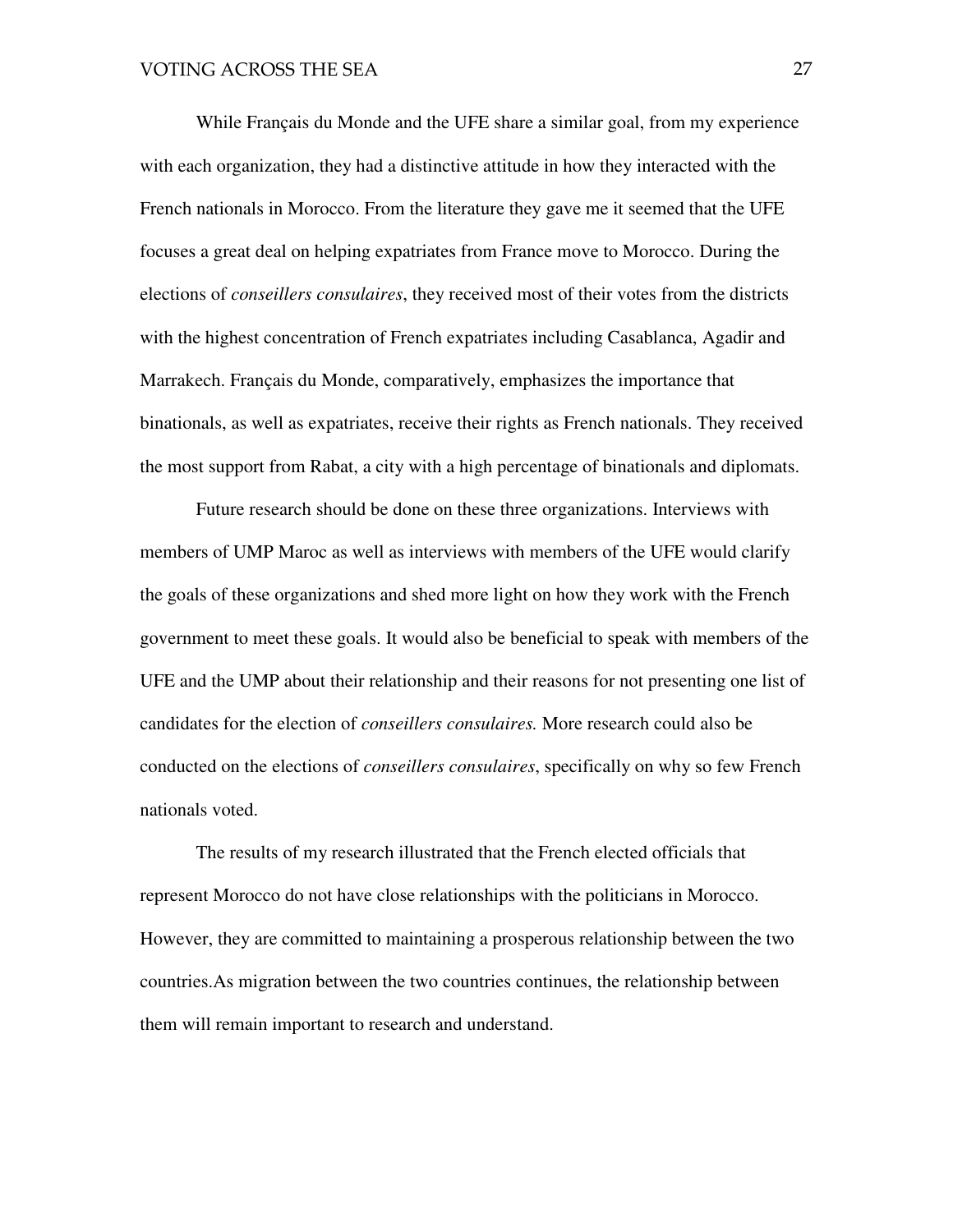#### References

- Avalon Project Declaration of the Rights of Man 1789. (n.d.). Retrieved November 25, 2014, from http://avalon.law.yale.edu/18th\_century/rightsof.asp
- Checks & Balances: Internal Limits of the French Executive Branch. (n.d.). Retrieved December 5, 2014, from http://education-portal.com/academy/lesson/checksbalances-internal-limits-of-the-french-executive-branch.html#lesson
- Constitution of 4 October 1958. (n.d.). Retrieved November 22, 2014, from http://www.conseil-constitutionnel.fr/conseil-

constitutionnel/english/constitution/constitution-of-4-october-1958.25742.html

- Delegation de L'UMP Maroc. (n.d.). Retrieved November 26, 2014, from http://www.ump-maroc.com/ump-maroc/pages/delegation.php
- Elbar, F. (n.d.). Mot du Deluge Frederic Elbar. Retrieved December 2, 2014, from http://www.ump-maroc.com/ump-maroc/pages/mot-du-delegue fredericelbar.php
- Election Resources on the Internet: Presidential and Legislative Elections in France. (2012, June 17). Retrieved December 5, 2014, from http://www.electionresources.org/fr/deputies.php?election=2012
- Lettre d'Information N° 2. (n.d.). Retrieved December 2, 2014, from http://www.umpmaroc.com/ump-maroc/pdf/Lettre UMP Maroc n°2.pdf
- Liste des sénateurs par groupes politiques. (n.d.). Retrieved December 5, 2014, from http://www.senat.fr/senateurs/grp.html

Mathlouti, R., & Lemaire, J. (2012, March 8). Economic crisis: Young French Graduates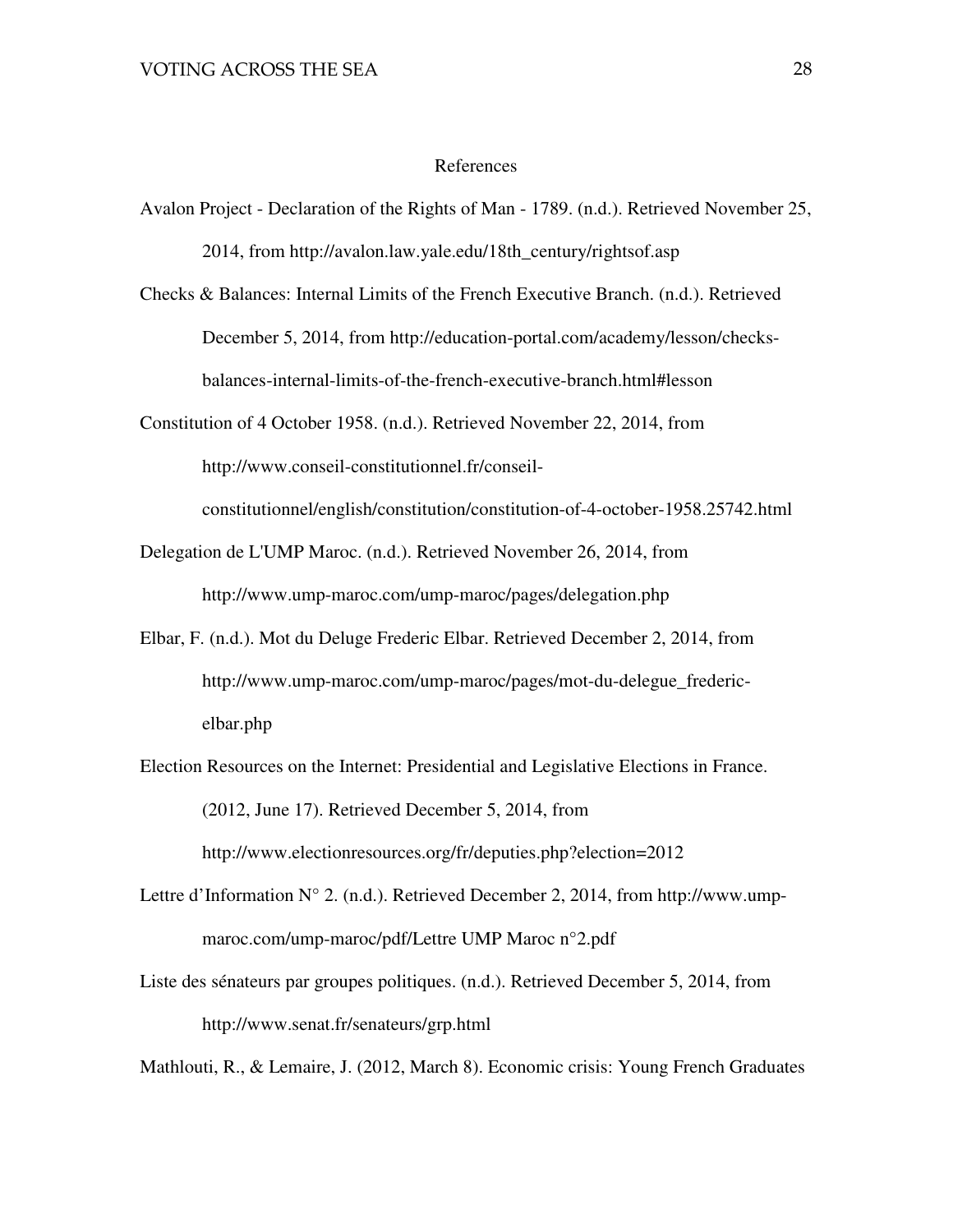Try Their Luck in Morocco. Retrieved from

http://www.france24.com/en/20120802-reporters-morocco-economic-crisisunemployment-french-graduates-emigration-expatriates-career-opportunities/

- Notre Association. (n.d.). Retrieved December 5, 2014, from http://www.francais-dumonde.org/qui-sommes-nous/notre-association/
- Pincemail, L. (2014, May 5). ELECTIONS CONSULAIRES Frederic Elbar, tête de liste UMP. Retrieved from

http://www.lepetitjournal.com/casablanca/communaute/184152-electionsconsulaires-frederic-elbar-tete-de-liste-ump

- Pouria Amirshahi, Député des Français de l'étranger, au Maroc Mars 2014. (2014, March 26). Retrieved November 20, 2014, from http://www.fdmmaroc.org/wp/?p=870
- Qui sommes-nous ? (n.d.). Retrieved December 2, 2014, from http://www.assembleeafe.fr/-qui-sommes-nous-.html
- Résultats Elections consulaires 2014 Maroc. (2014, May 30). Retrieved from http://www.fdm-maroc.org/wp/?p=897
- Résultats des élections consulaires. (2014, May 27). Retrieved December 5, 2014, from http://www.ambafrance-ma.org/Resultats-des-elections

Résultats des élections des conseillers consulaires - Communiqué de Fleur Pellerin (24- 25.05.14). (n.d.). Retrieved December 2, 2014, from http://www.diplomatie.gouv.fr/fr/vivre-a-l-etranger/voter-a-l-etranger-20721/election-des-conseillers/article/resultats-des-elections-des

The Constitution of the Fifth Republic. (n.d.). Retrieved November 22, 2014, from